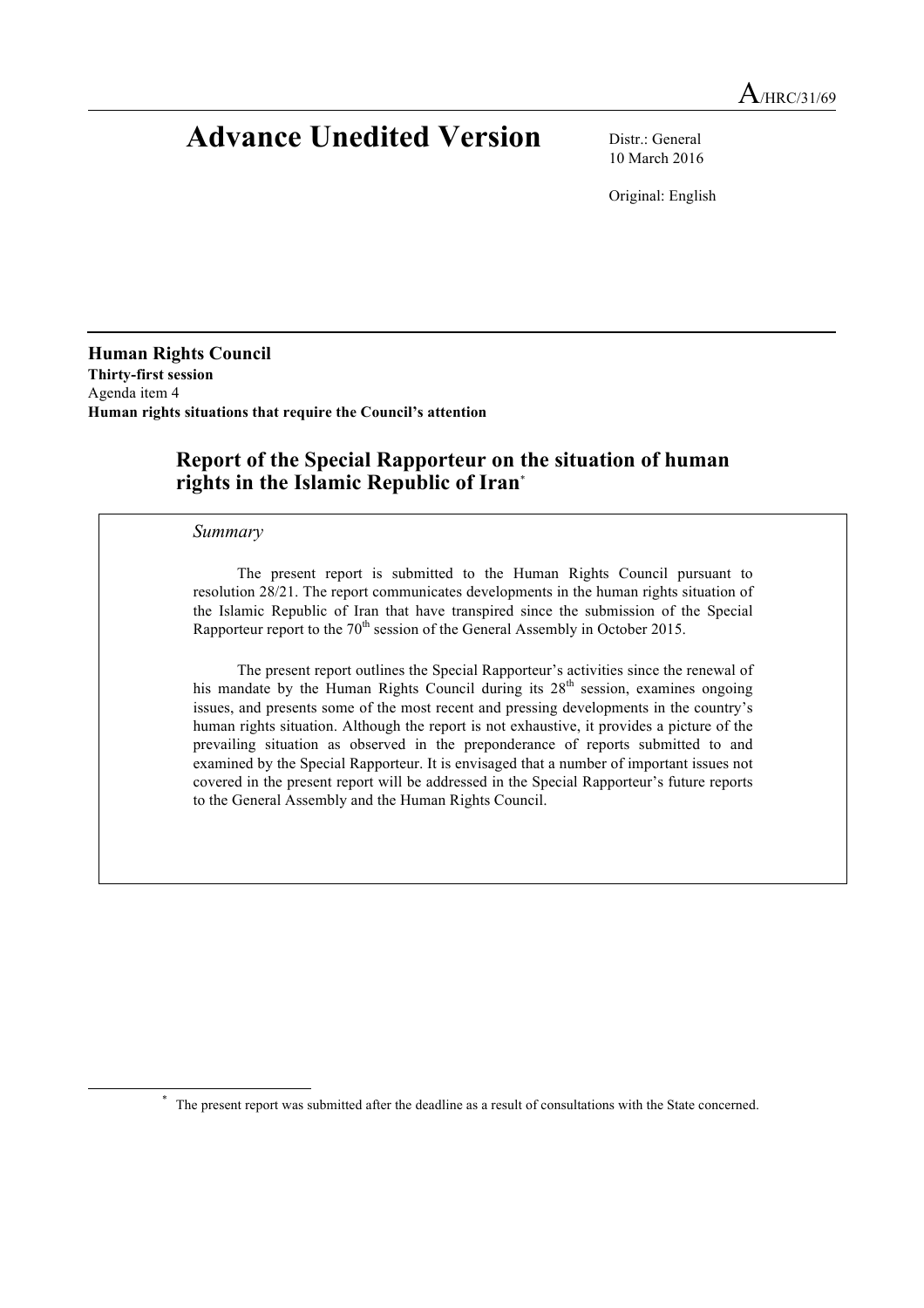# **I. Introduction**

1. In his 2014 report to the Human Rights Council<sup>1</sup>, the Special Rapporteur primarily focused on laws and procedures that govern the administration of justice in the Islamic Republic of Iran. He joined the Human Rights Committee in its concern about aspects of the country's legal framework that undermine national and international principles to better ensure fair trial standards, including concerns about access to legal assistance of one's own choosing; the right to a public hearing before an independent judiciary, which presumes the innocence of the accused; and protections for juvenile offenders. He echoed their recommendation that the Government reconsider legal provisions that dictate criminal procedure, recommended that the Government re-examine its use of capital punishment, and urged it to halt executions for crimes not considered the "most serious", such as drug-related offences.

2. The Special Rapporteur observed a number of positive measures in 2015 that address some of these concerns, including the recent adoption of amendments to the country's Islamic Penal Code (IPC) and Criminal Procedure Code (CPC). He also continued to observe progress in the national discussions aimed at examining the country's use of the death penalty, and the need to reconsider this practice. However, number of other pressing issues in the IPC and CPC remain unaddressed, including the government's use of capital punishment, which continues to surge at a staggering rate. It is also important to note that amendments to these laws do not always apply to individuals that are accused of national security crimes for the legitimate and peaceful exercise of fundamental rights, including the rights to freedom of expression, opinion, belief, assembly and association.

3. Aspects of other laws and practices also continue to undermine or violate Iran's national and international human rights obligations, and the Special Rapporteur notes that there is draft legislation currently under consideration that appears to expand state influence over the legal community, media, and civil society organisations, or that will further negate national and international guarantees for expression, association, and assembly.

4. The adverse effects of these laws and practices can be observed in reports that continued to emanate from the country in 2015 and 2016 about the ongoing arrests of human rights defenders, lawyers, journalists, and religious and ethnic minorities; accompanied by open letters and confidential communications about torture and violations of fair trial standards.

## **A. Cooperation**

5. The Special Rapporteur wishes to highlight the Iranian government's increased engagement with the special procedures through dialogue with his mandate, and by way of invitations in 2015 to the Special Rapporteurs on the right to food and on the negative impact of unilateral and coercive measures on the enjoyment of human rights to visit the country.<sup>2</sup> The Special Rapporteur urges the Government to also consider facilitating his recurring requests since 2011 for visits to the country and/or to consider requests forwarded since 2002 by the Special Rapporteur's on the independence of lawyers and judges; extrajudicial, summary or arbitrary executions; freedom of religion or belief; minority issues; and the protection of the right to freedom of opinion and expression; as well as requests from the

<sup>&</sup>lt;sup>1</sup> See Report of the Special Rapporteur on the situation of human rights in the Islamic Republic of Iran, Twenty-second session; http://shaheedoniran.org/wp-content/uploads/2013/12/A-HRC-22-56\_en.pdf <sup>2</sup> See OHCR:

http://spinternet.ohchr.org/\_Layouts/SpecialProceduresInternet/ViewCountryVisits.aspx?Lang=en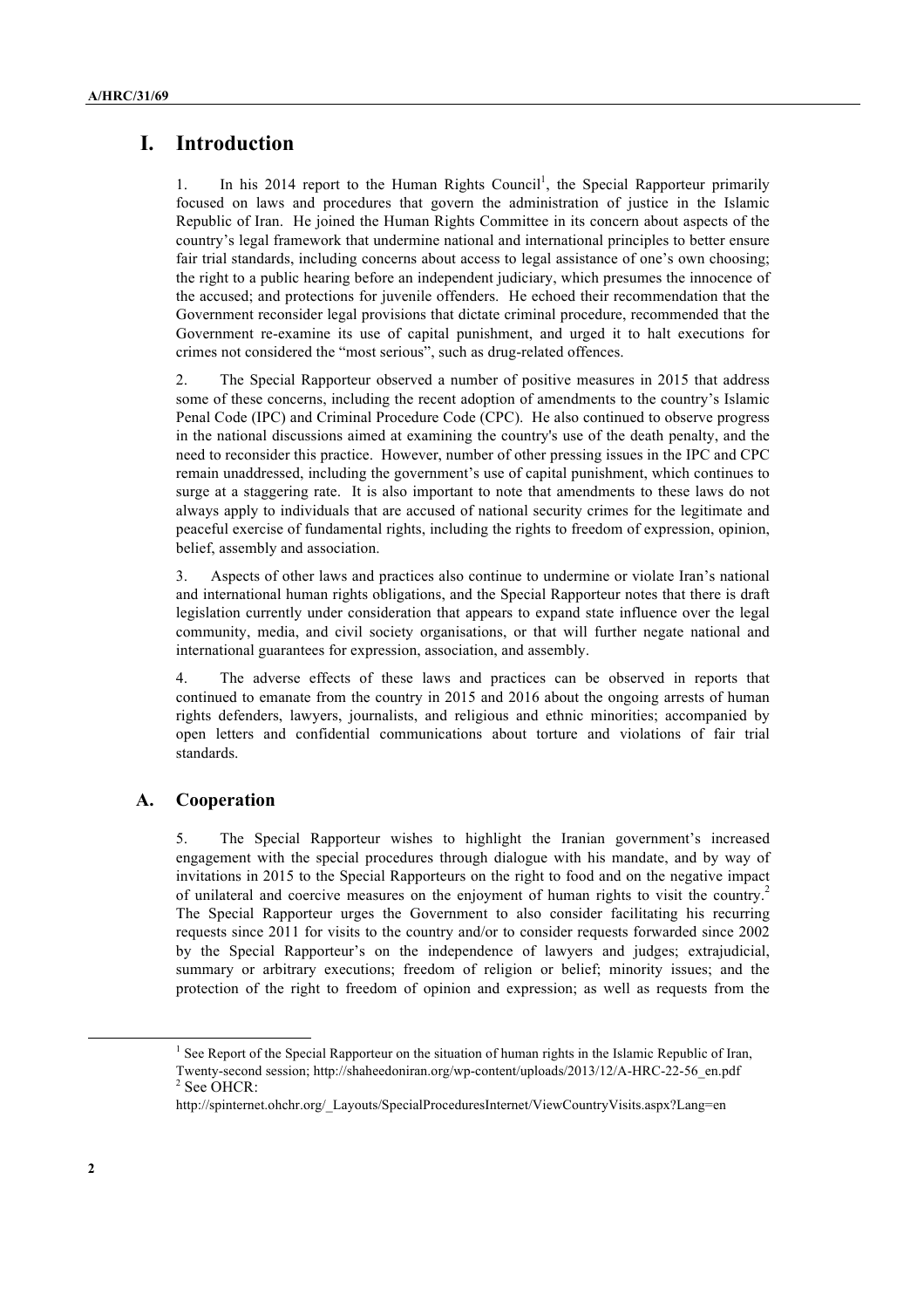Working Groups on the issue of discrimination against women in law in practice, and on Enforced or Involuntary Disappearances.<sup>3</sup>

6. A total of 24 communications concerning pressing developments or emerging issues detailed in the present report and/or appealing for remedy were transmitted by the Special Rapporteur to the Government in 2015. Of these, 16 were Urgent Actions and six were Allegation Letters joined by several thematic special procedures. The Government responded to 9, which makes 38 percent of the total responses.

7. The Government also continues to respond and length to his reports to the Council and General Assembly, including the present report. Responses are summarized throughout the current report, including the Government's assertion that it accepted 65 percent of the UPR recommendations received in 2014; has replied to "almost all" of the communications received by Special Rapporteurs, and that the representatives of seven special procedures have visited Iran. The Special Rapporteur notes that the last such visit occurred in 2005.<sup>4</sup>

#### **B. Methodology**

8. The current report primarily presents information produced by the Iranian government and relayed by alleged victims of rights violations and civil society actors located inside and outside the country. This includes information gathered from Government responses to communications transmitted jointly by the Special Procedures in 2015; information gathered from various websites maintained by various branches and agencies of the Iranian government; details presented in national stakeholder reports submitted by officials for Iran's 2014 UPR, and information gleaned from statements either published by national media sources or by individual government officials.

9. The report also presents details from 128 interviews with Iranians that reported violations of their rights or the rights of others during the reporting period. The Special Rapporteur conducted 48 of these interviews in-person during a fact-finding mission to the United Kingdom, France and Canada from 12 to 21 December 2015, and another 80 interviews were conducted with Iranians located inside the country and elsewhere between 1 October 2015 and 1 February 2016. The Special Rapporteur wishes to extend his gratitude to the Governments of all three countries for hosting his visits. Information contained in open letters, confidential communications and reports emerging from Iran, and reports submitted to the special procedures by credible human rights organisations were also considered. Existing laws, including those recently adopted by the Iranian parliament, and draft legislation that impact concerns identified during the 2014 UPR and other human rights mechanisms were also examined for the present report. In its response, the Government alleges that the sources for the current report are "mostly unreliable," and concludes that its content "is the best proof" that the Special Rapporteur's appointment is "unwarranted."

# **II. Criminal laws and the administration of justice**

10. A total of 72 recommendations concerning the administration of justice were submitted by member states during the second-cycle of the Islamic Republic of Iran's UPR in October 2014. The Iranian government accepted 3 of these recommendations.

 <sup>3</sup> Ibid.

<sup>4</sup> See annex to the current report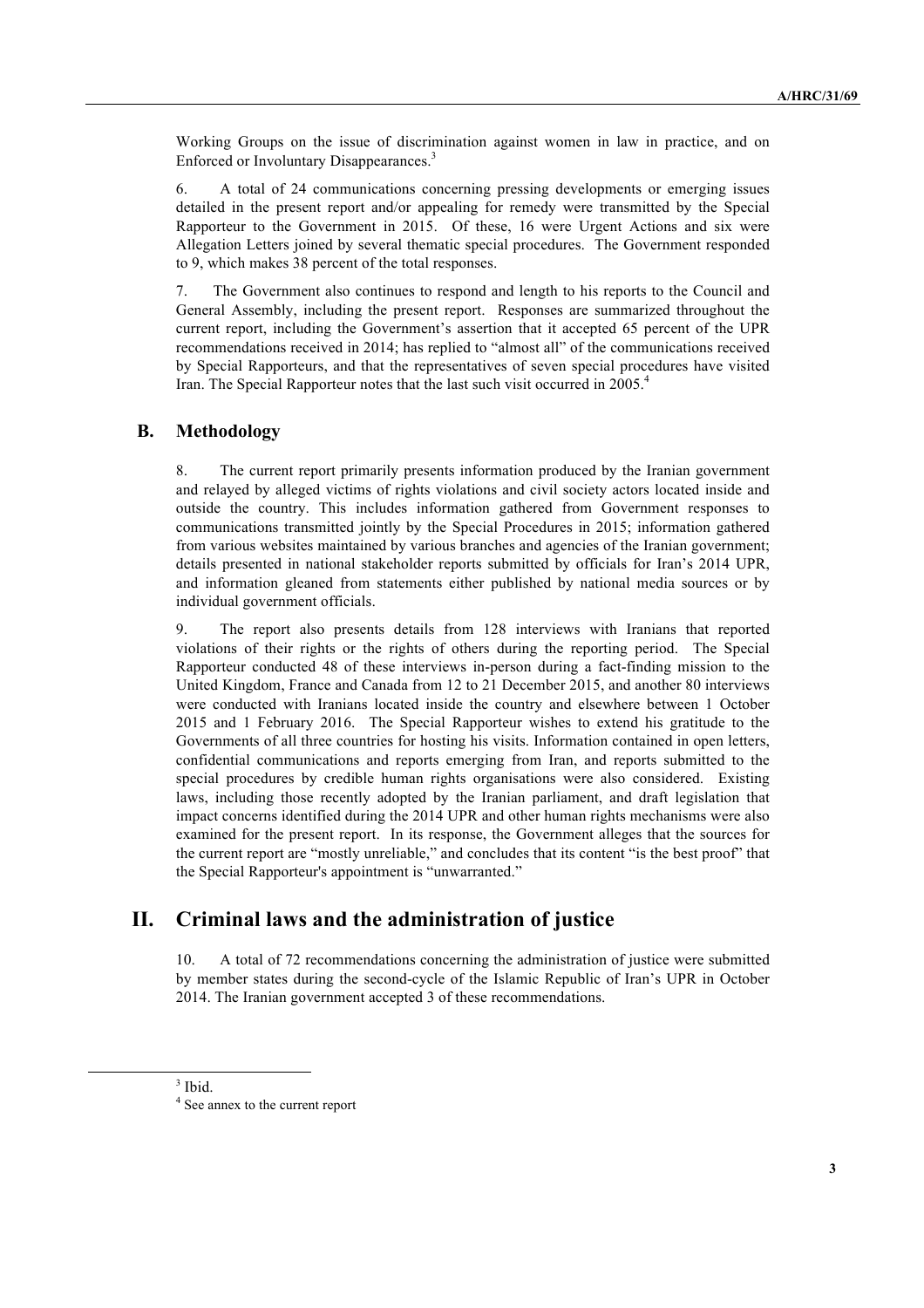## **A. The Islamic Penal Code**

11. A revised version of the penal code was implemented in early 2013 for an experimental period of 5 years. If properly implemented, the amended provisions will remedy some of the problems raised with the Iranian government by the human rights mechanisms including concerns raised by member states during the Government's 2010 and 2014 UPRs. The Special Rapporteur notes, however, that many other provisions violate the Islamic Republic of Iran's international obligations and the code continues to facilitate serious abuses perpetrated by Iranian officials.

12. In terms of positive amendments, the Special Rapporteur notes that new provisions provide for a more narrow application of anti-terrorism laws, restricting the use of the death penalty to individuals who have carried out armed activities.<sup>5</sup> Amendments also introduce a statute of limitations for the prosecution of various crimes, $6$  stipulate that individuals serve no more than the maximum sentence for charges carrying the heaviest penalty wherever individuals are convicted on multiple charges, $\alpha$  and allow judges to exercise their discretion in releasing prisoners on good behaviour and in issuing alternative sentences instead of prison terms.<sup>8</sup>

13. In practice many of these provisions either explicitly exempt individuals charged with national security crimes or are reportedly not applied in such cases. The Special Rapporteur has also documented cases since 2013 where authorities failed to observe article 134 of the penal code, which limits sentences for individuals charged with multiple offences to the maximum sentence for the most serious charge.  $9$  However, the Government disputes allegations in the report that authorities fail to faithfully observe and properly implement article 134 of the penal code.

14. The Special Rapporteur also notes that vague and broadly defined hudud provisions in the penal code, loosely defined as "crimes against God,"<sup>10</sup> often criminalise acts that are either not recognised as crimes under international laws and standards or not considered serious enough to warrant capital punishment. These include crimes such as insulting or cursing the Prophet ( $sabb$   $al$ - $nabi$ ),<sup>11</sup> consensual heterosexual or same-sex relations between adults,<sup>12</sup> corruption on earth (*efsad-e-fel-arz*)<sup>13</sup> and apostasy."<sup>14</sup> Individuals convicted of some of these crimes are not generally allowed to seek a pardon or have their sentences commuted, in contravention of international law.

15. *Hudud* punishments include amputations,<sup>15</sup> as well as flogging and stoning.<sup>16</sup> Rights groups have documented at least three amputations in  $2015$ .<sup>17</sup> In December 2015 Iranian news

 <sup>5</sup> Articles 279-88 of the Islamic Penal Code.

<sup>6</sup> Articles 105-113 of the Islamic Penal Code.

<sup>7</sup> Article 134 of the Islamic Penal Code .

<sup>8</sup> Articles 64-87 of the Islamic Penal Code.

<sup>&</sup>lt;sup>9</sup> See report Annex.

<sup>&</sup>lt;sup>10</sup> https://www.hrw.org/report/2012/08/28/codifying-repression/assessment-irans-new-penal-code.

<sup>&</sup>lt;sup>11</sup> Islamic Penal Code, article 262-63.

<sup>&</sup>lt;sup>12</sup> Articles 221-41 of the Islamic Penal Code.

<sup>&</sup>lt;sup>13</sup> Islamic Penal Code, Article 266.

<sup>&</sup>lt;sup>14</sup> Apostasy is not specifically codified as a crime in the Islamic Penal Code but is a *hudud* crime under Shari'a law. Iran's judiciary can issue sentences based on apostasy pursuant to Article 167 of the constitution and 220 of the CPC.

<sup>&</sup>lt;sup>15</sup> Articles 217-88 of the Islamic Penal Code.

<sup>&</sup>lt;sup>16</sup> HRC Concluding Observations: Sudan, UN Doc. CCPR/C/79/Add.85 (1997), para. 9.

<sup>&</sup>lt;sup>17</sup> https://www.iranrights.org/library/collection/142/amputation-and-eye-gouging;

https://www.amnesty.org/download/Documents/MDE1319982015ENGLISH.pdf.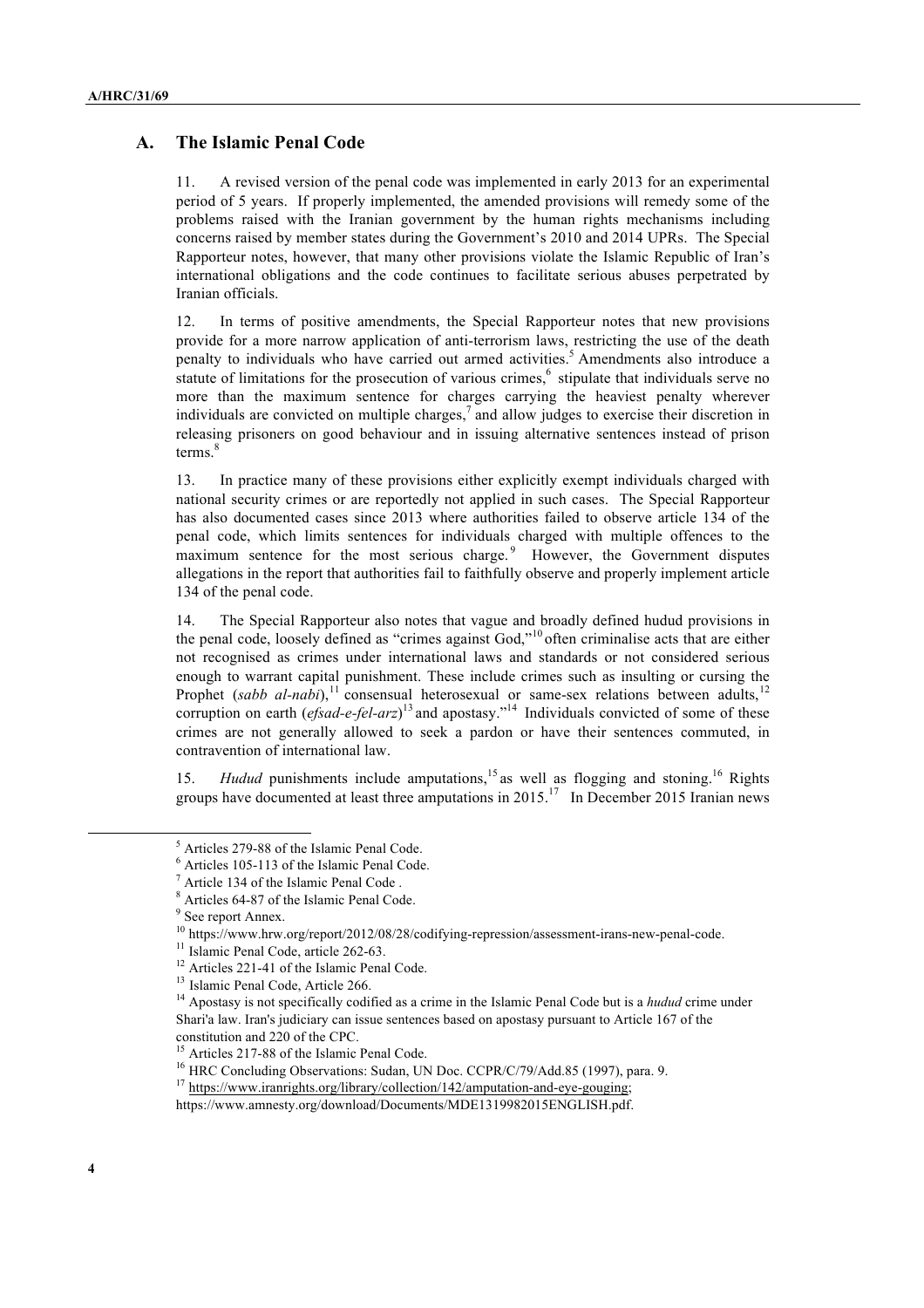agencies also reported that a stoning sentence had been issued by a court in Gilan province for adultery.<sup>18</sup> In its response, the Government notes that criminalisation of the aforementioned acts is consistent with its interpretation of Islamic law, and that the punishments reserved for such acts are effective deterrents. It also alleges that the judiciary converted the stoning sentence in Gilan to another punishment, and that in the recent years no stoning sentences have been carried out in the country.

16. Other articles in the penal code that restrict the peaceful exercise of a range of other civil and political rights integral to the facilitation of democratic processes in the country often fall under the category of *ta'zir* crimes. These acts are considered to be in conflict with religious or state interests, but have no specific penalties under Shari'a law. These include article 513, which criminalise "insults" against the "Islamic sanctities," article 514 which criminalises "insults" directed at the first Supreme Leader, and article 609 criminalising insults to other government officials. In its response, the Government asserts that "[d]ecriminalization of insults to sanctities is a secular interpretation" and "should not be imposed on other cultures and countries."

17. *Ta'zir* provisions also criminalise so called "national security offences" for which political dissidents are often tried and convicted. Article 498 of the Islamic Penal Code, for example, criminalises the establishment of groups that aim to "disrupt national security"; article 500 calls for up to one year of imprisonment for anyone found guilty of "propaganda against the order of the Islamic Republic of Iran for the benefit of groups or institutions against the order"; and article 610 punishes "gathering or colluding against the domestic or international security of the nation" with two to five years of imprisonment. These provisions are often so vague and broadly worded that they allow the government to severely limit speech and punish peaceful assembly and association. In its response, the Government notes that "more than 230 political parties, 400 professional and trade associations and 60 societies affiliated with religious minorities have received permits to operate," and that the right to organize trade unions and associations is fully recognized."

18. Provisions of the penal code also continue to discriminate against women, girls, and non-Muslims and explicitly stipulates that the value of a woman's life is equal to half of a man's.<sup>19</sup> If a Muslim man murders a Muslim woman, for example, the victim's family must first pay half his *diya*, or blood money, before seeking retributive execution.<sup>20</sup> The code also stipulates that while the family of a Muslim murder victim may seek retribution in kind against a non-Muslim perpetrator, the opposite cannot occur—in such cases the judge can only sentence the Muslim perpetrator to prison, monetary damages or other forms of punishment.<sup>21</sup> In its response, the Government justifies the difference in *diya* for men and women by asserting that "[c]hildren who lose their father and women who lose their husband actually lose their financial and moral support and backbone, while losing a mother or a wife only causes moral harm."

19. The Special Rapporteur notes, with concern, that the penal code retains the death penalty for boys of at least fifteen lunar years of age and girls of at least 9 lunar years for qesas (retribution in kind) or *hudud* crimes, like homicide, adultery or sodomy..<sup>22</sup> At least 73 juvenile offenders were reportedly executed between 2005 and 2015, $^{23}$  and the number of juvenile

 <sup>18</sup> http:///www.darsiahkal.ir/64601/64601.

<sup>19</sup> Article 550 of the Islamic Penal Code

<sup>&</sup>lt;sup>20</sup> Article 382 of the Islamic Penal Code.

<sup>&</sup>lt;sup>21</sup> Article 310 of the Islamic Penal Code.

<sup>22</sup> Articles 146-47 of the Islamic Penal Code.

<sup>23</sup> Amnesty International, Growing Up on Death Row, 26 January 2016,

http://www.amnestyusa.org/research/reports/growing-up-on-death-row-the-death-penalty-and-juvenileoffenders-in-iran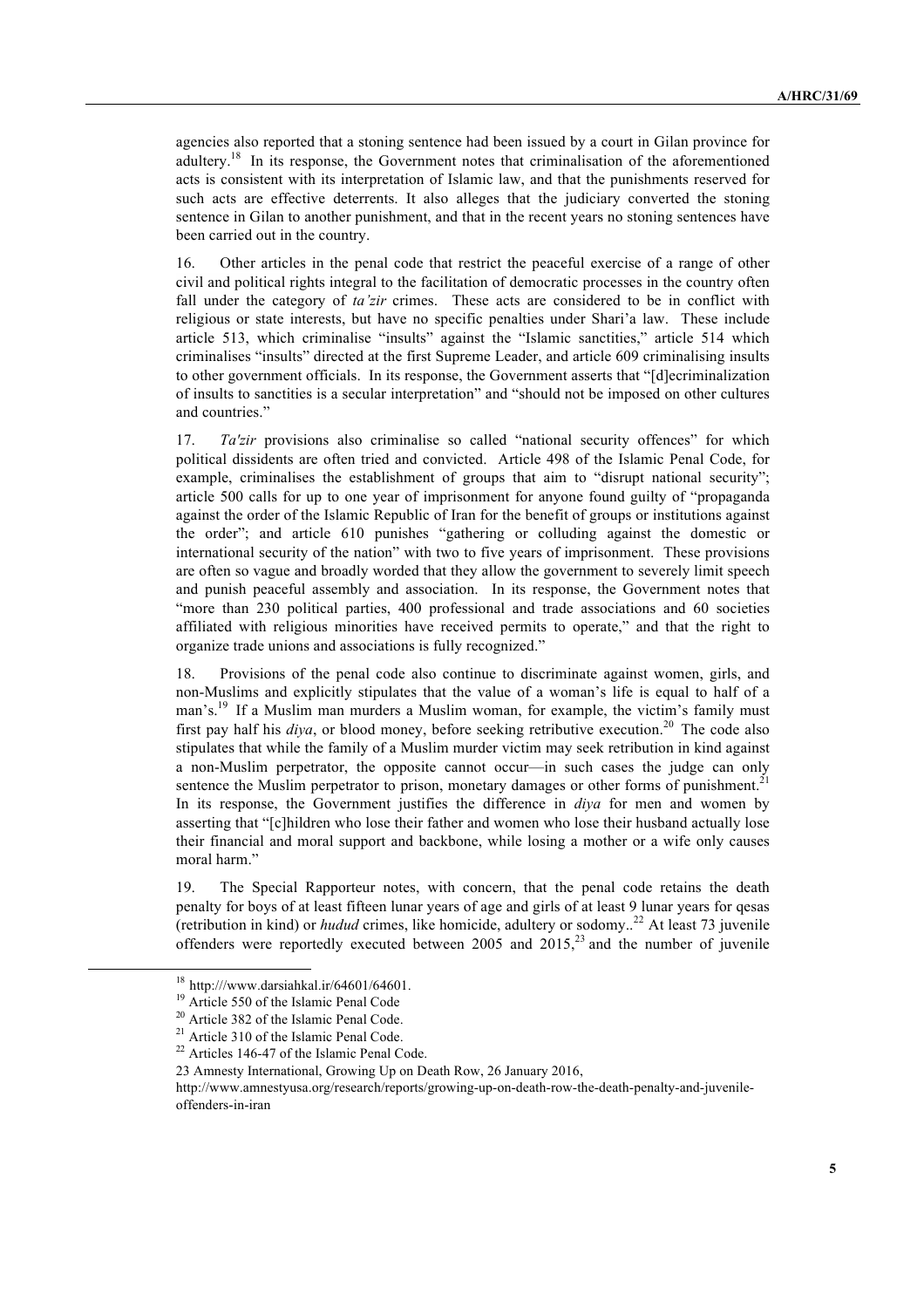offenders reportedly executed in 2014-15 was actually higher than at any time during the past five years. The vast majority of these executions were never officially reported by the government.24 Human Rights organisations documented at least four juvenile executions in 2015, with at least 160 others awaiting the same fate on death row, and the Special Rapporteur has received unverified reports that at least one Afghan national awaiting execution for a drugrelated offense was under 18 years of age at the time of his arrest.<sup>25</sup>

20. On 12 January 2016, the Committee on the Rights of the Child concluded its review of Iran's implementation of provisions promulgated by the Convention on the Rights of the Child (CRC). The Committee expressed great concern about the ongoing execution of juveniles, and called on the Iranian government to rescind reservations that sanction judicial disregard of CRC provisions. They also called on the Government to define juveniles as anyone under the age of 18, in line with CRC standards, and to raise the age of criminal responsibility without discriminating between boys and girls.<sup>26</sup> In its response, the Government argues that the there is "[a] lack of consensus [regarding] the age of mental maturity for a child and adolescent[s]," and that juvenile offenders may only be executed after they reach 18 years of age.

21. Amendments to the Islamic Penal Code in 2013 repeal capital punishment for juveniles found guilty of violating drug-related offences. Article 91 of the code requires a judge to assess the mental capacity of juvenile offenders before issuing a death sentence to determine if they understood the consequences of their actions at the time they committed *hudud*-related crimes, like adultery or rape, or *qesas*-related crimes such as murder. In January 2015, Iran's Supreme Court issued a ruling requiring that all courts retroactively apply the new amendment for cases adjudicated prior to 2013 if juvenile defendants petition for a retrial of their capital sentences<sup>27</sup> The Government also notes that it has undertaken efforts over the years to prevent executions of juveniles convicted of *qesas*-related crimes, like murder, where the right of retribution rests with the families of the victims.

22. The Special Rapporteur has received reports suggesting that some child offenders on death row have not taken advantage of this new ruling, in part, because they were unaware of its existence. He has also received reports indicating that the Supreme Court has rejected several petitions for retrial and affirmed the death sentences of at least six juvenile offenders, one of whom was executed in 2015.<sup>28</sup> He has also received reports suggesting that the criteria used by courts to assess mental capacity vary widely and are inconsistently applied by courts throughout the country.29 The Government refutes the allegation.

## **B. The Criminal Procedure Code**

23. Parliament adopted a number of amendments to the new Criminal Procedure Code (CPC), which came into effect on 22 June 2015.30 The amended code was much celebrated and praised by government officials for the level of protection it affords to those suspected of crimes. During an interview with the state-run Islamic Republic News Agency in July 2015, the Head of Iran's Judiciary, Ayatollah Sadeq Larijani, stated that "the criminal procedure code has undergone many reforms to protect the rights of the accused."<sup>31</sup> The National Union of

29 Ibid.

<sup>24</sup> https://www.amnesty.org/en/documents/mde13/3112/2016/en/.

<sup>25</sup> Ibid.

<sup>26</sup> Review of the Islamic Republic of Iran's Third and Fourth Periodic Reports on the Implementation of the Convention on the Rights of the Child, January 2016.

<sup>27</sup> http://www.rrk.ir/Laws/ShowLaw.aspx?Code=2460

<sup>28</sup> https://www.amnesty.org/en/documents/mde13/3112/2016/en/

<sup>30</sup> https://www.amnesty.org/en/documents/mde13/2708/2016/en/

<sup>31</sup> http://khabaronline.ir/detail/428897.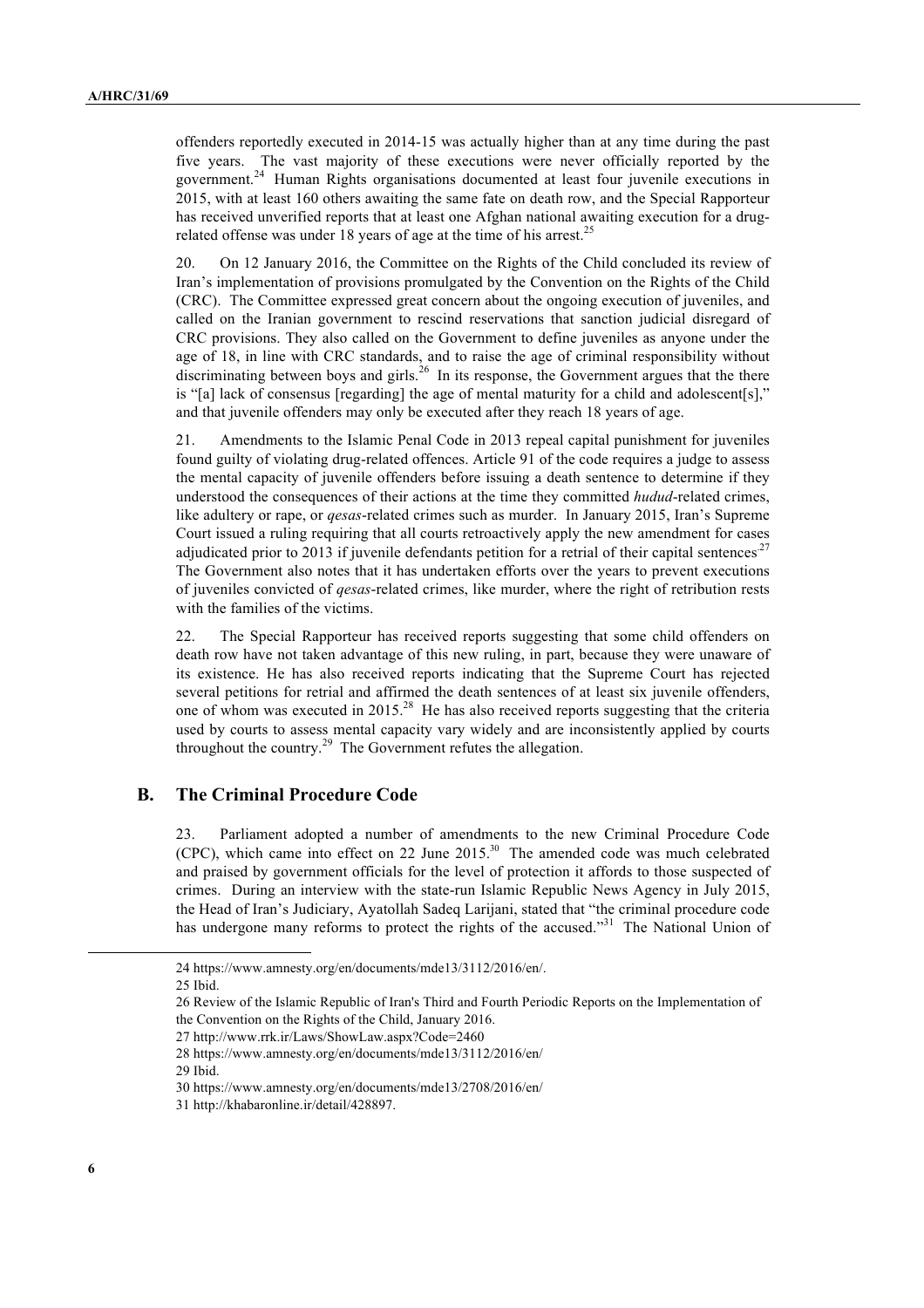Bar Associations of Iran also welcomed the adoption of the code asserting that the law now "contains many positive innovations that may be unprecedented in the history of legislation in Iran," but also noted that the law has some problems that needed to be "resolved."<sup>32</sup>

24. The Special Rapporteur maintains that one of the most important achievements of the CPC is improved protections for access to legal counsel, especially during the interrogation of suspects by either law enforcement or judiciary officials. Article 48 of CPC provides that the accused can request access to counsel as soon as he is approached by law enforcement officials or during criminal proceedings, and article 190 of the code guarantees the right of the accused to access a lawyer during preliminary investigations.<sup>33</sup> The law calls for defendants to be informed of these rights before the investigation begins, and if he is summoned, the right to access to lawyer must be mentioned in the summons. Violations of these rights, or failure to communicate them to the accused will result in disciplinary action, but will not impact the admissibility of evidence obtained under these conditions.<sup>34</sup> Article 190 of the code also states that the court must appoint a lawyer for persons accused of capital crimes or offenses that incur sentences of life imprisonment if the accused fails to retain one themselves, but does not require court-appointed lawyers for other serious cases.<sup>35</sup> The Special Rapporteur also congratulates the Government of Iran on the adoption of article 197, which explicitly acknowledges the right of the accused to remain silent during preliminary investigations, and notes that article 60 of the code explicitly prohibits the use of coercion, obscene/derogatory language, suggestive/deceptive or irrelevant questioning. Any information gathered from the accused through the aforementioned means is considered null and void.

25. Another significant amendment to the CPC involves the right of appeal. Articles 428 and 570 now require that all death sentences be reviewed by the Supreme Court. This provision annuls article 32 of the Anti-Narcotics Law, which previously authorised the country's Prosecutor General, and not the Supreme Court, to affirm death sentences for drugrelated offences adjudicated by revolutionary. On December 7, 2015, Iran's Supreme Court issued a ruling obliging all revolutionary courts to send death sentences for drug offences for review and appeal to the Supreme Court.<sup>36</sup> The Special Rapporteur applauds this significant improvement in light of the fact that a majority of the death sentences issued in Iran are for

32 http://www.mehrnews.com/news/2852676/%D9%86%D8%A7%D9%85%D9%87-

%DA%A9%D8%A7%D9%86%D9%88%D9%86-%D9%88%DA%A9%D9%84%D8%A7-

%D8%AF%D8%A7%D8%AF%D8%B1%D8%B3%DB%8C-

<sup>%</sup>D8%A8%D9%87-%D8%B1%D8%A6%DB%8C%D8%B3-

<sup>%</sup>D8%AC%D9%85%D9%87%D9%88%D8%B1%DB%8C-

<sup>%</sup>D8%A7%D8%B5%D9%84%D8%A7%D8%AD-%D9%82%D8%A7%D9%86%D9%88%D9%86-

<sup>%</sup>D8%AC%D8%AF%DB%8C%D8%AF-%D8%A2%DB%8C%DB%8C%D9%86-

<sup>%</sup>DA%A9%DB%8C%D9%81%D8%B1%DB%8C.

<sup>33</sup> https://www.amnesty.org/en/documents/mde13/2708/2016/en/. Under the old code discretion was given to judges to decide whether to allow the involvement of a lawyer during the investigation phase in national security cases or in cases where he determined that such involvement would result in "corruption." In practice, this meant that individuals accused of national security crimes were almost never granted the right to to a lawyer during the investigation and pretrial phase phase, rendering them vulnerable to abuse such as ill-treatment, torture, coerced confessions or enforced disappearance by law enforcement forces, Intelligence Ministry officials or others. Article 33 of the Criminal Procedure Code (1999).

<sup>34</sup> Article 190, note 1 of the CPC (2015). It is important to note that prior to the latest round of amendments to the CPC, this note said that any investigation resulting from the violation of the right to allow the accused access to a lawyer would be "null and void." Last-minute amendments changed this and instead provided for punishment of judicial officials and others who violate this right.

<sup>35</sup> Article 190, note 2 of the CPC (2015). This requirement does not, however, exist for other heavy punishments such as amputations and long-term prison sentences.

<sup>36</sup> http://www.rrk.ir/Laws/ShowLaw.aspx?Code=8008.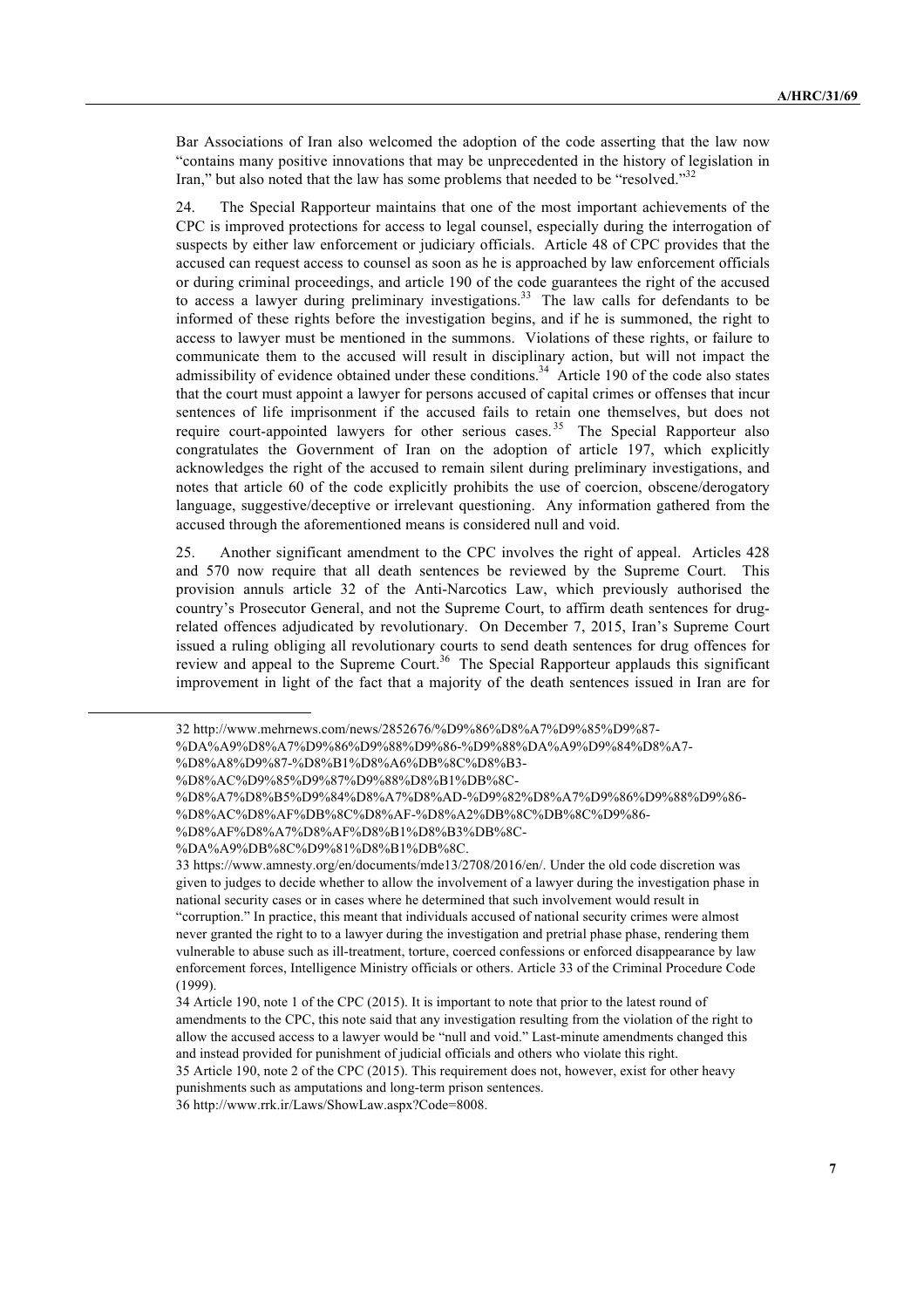drug-related offences in contravention of international law. However, he emphasizes that this ruling must be properly implemented.

26. Despite these improvements, concern remains over CPC provisions that exempt individuals accused of national security crimes from these protections. This includes COC revisions by the Guardian Council, which now require individuals accused of national security, capital, political or press crimes, and those accused of offences that incur life sentences, to select their counsel from an official pool of lawyers chosen by the Head of the Judiciary during the investigative phase of the trial.<sup> $37$ </sup> On 6 July 2015, the Iranian Bar Association reportedly called upon the Head of Judiciary, the Parliament and President to reconsider the amendment.<sup>38</sup>

27. Of serious concern is the Code's allowance for restrictions on defendants' access to evidence gathered in support of allegations in national security cases,  $39$  and the Special Rapporteur notes that restricted access to this information appears to be the rule rather than an exception. The vague and expansive language of these provisions threatens to nullify improvements under the code which allow access to lawyers at all stages of criminal proceedings—a major impediment to realising due process and fair trial rights.<sup>40</sup> In its response, the Government asserts that limiting the accused or her lawyer's access to information is "an accepted norm," and that if such a decision is made the Judiciary must provide a legitimate reason for doing so.

28. While the Special Rapporteur commends these positive amendments, he is concerned these new provisions often fail to be implemented. The Special Rapporteur continues to receive reports of individuals who are arrested without being shown a warrant, and he has documented several such cases in the current reporting period where individuals and their families were not provided with information regarding the circumstances of their arrest or their whereabouts. He notes with concern that authorities reportedly prevented Isa Saharkhiz and three other journalists arrested on 1 November 2015 by the intelligence unit of the Revolutionary Guards from contacting their family members or lawyers for more than a month, and refused to provide information regarding the circumstances of their detention. He also continues to receive reports, including after the CPC came into effect, that individuals arrested by the Intelligence Ministry or intelligence unit of the Revolutionary Guards are routinely subjected to blindfolding, harassment, ill-treatment, torture and coerced confessions during pretrial detention and interrogations.

29. In its response, the Government notes that torture is forbidden under Iranian law. It also asserts that over the past four years it has carried out 38,557 inspections of "thousands of police centers, judicial complexes and prisons nationwide," that it had received 11,093 complaints "concerning violations of citizens' rights," and that "all necessary measures were taken to address these complains." The Government claims that "[as a result of these measures, 622 warnings were issued to judicial personnel, 385 reprimands to administrative personnel, 128 cases were referred to judges' disciplinary court[s] and [another] 116 other cases were referred for further judicial investigation." As a result of these inspections, 511 persons were allegedly compensated for the violations of their rights.

## **C. The Anti-Narcotics Law**

30. Iran's anti-narcotics law, adopted by the Expedience Council in 1997 and amended in 2010, mandates the death penalty for a range of drug crimes including nonviolent drug related

<sup>37</sup> Article 48, note, of the Criminal Procedure Code (2015).

<sup>38</sup> http://icbar.ir/Default.aspx?tabid=55&ctl=Edit&mid=435&Code=22124.

<sup>39</sup> Article 191 of the CPC (2015).

<sup>40</sup> https://www.amnesty.org/en/documents/mde13/2708/2016/en/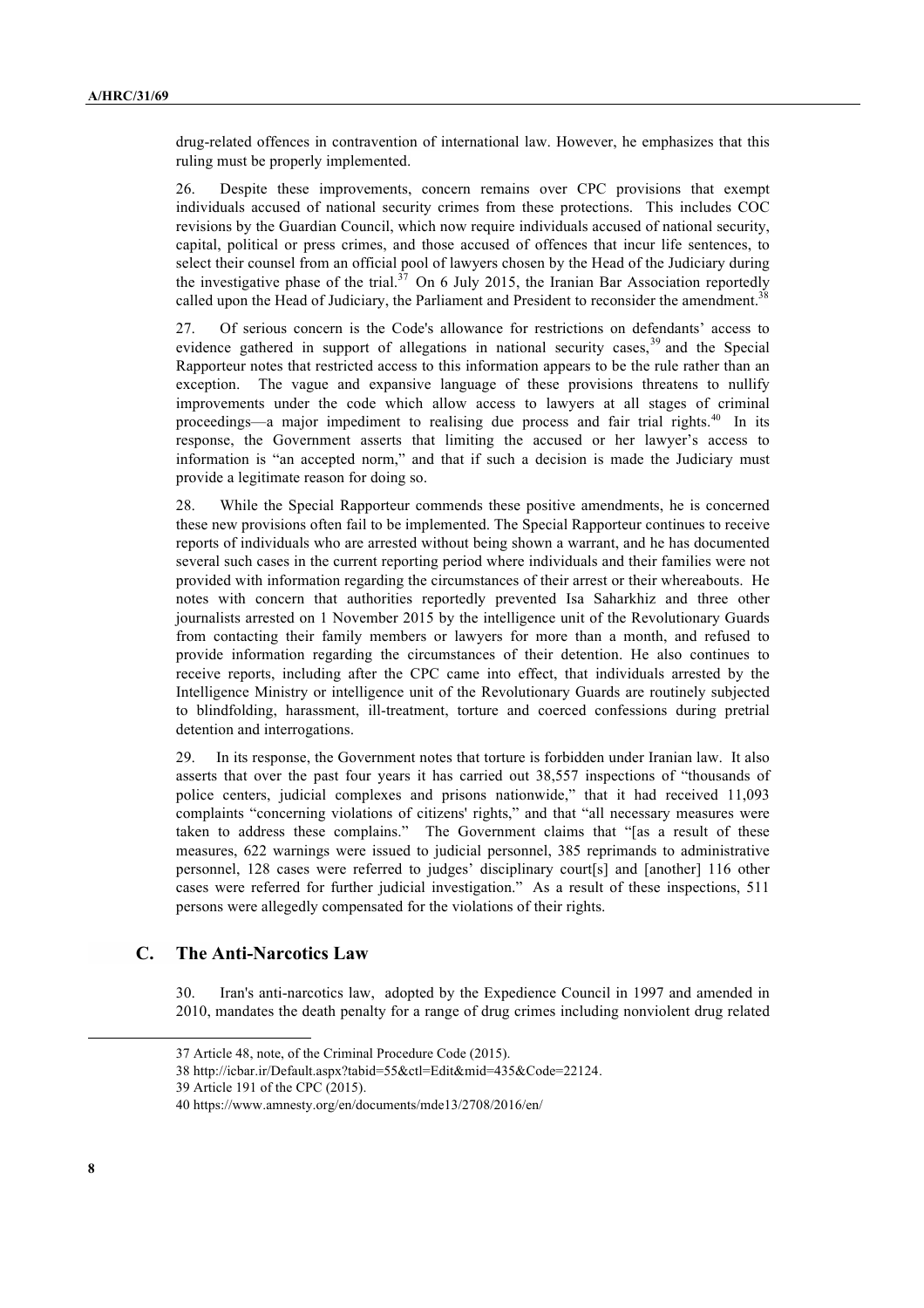offences that do not amount to "most serious" crimes under international law. The law lists 17 drug crimes punishable by death. The minimum threshold for capital punishment sentencing is the possession, in any form, of 30 grams or more of heroin, morphine, cocaine or their chemically derived substances.<sup>41</sup> The death penalty can also be applied for a range of other crimes such as, armed drug smuggling, smuggling in prisons or government run facilities, or hiring individuals with the intent of violating the anti-narcotics laws. These policies have resulted in over 500 executions in 2015 alone, accounting for 65 percent of the total amount of individuals executed in the country.<sup>42</sup> The Government alleges that it has not received any communications from international bodies "concerning nonobservance of norms of law in relation to drug-related offences" that resulted in the death penalty. The Government also asserts that "severe punishments meted out to large[-scale] drug traffickers have brought about considerable reduction in the harm resulting from the flow of drugs to Iran and beyond."

31. As previously mentioned, the recently amended CPC mandates that all death sentences, including those for drug offences issued by revolutionary courts, be reviewed by the Supreme Court. The Special Rapporteur applauds this reform but expresses great concern at recent reports alleging that drug offenders are often deprived of basic due process and fair trial rights. This includes long periods of incommunicado and pretrial detention, and lack of adequate access to a lawyer and/or to a proper defence. These reports also indicate that drug offenders are subjected to beatings and coerced confessions which are later used in revolutionary courts to secure their death sentences. In some cases judges reportedly convicted and sentenced drug offenders to death based on their "intuition," and despite what appeared to be a lack of evidence.<sup>43</sup> In his most recent report to the General Assembly, the Special Rapporteur discussed his September 2015 meetings with Iranian officials to discuss the impact of this law on the country's human rights situation, particularly its impact on the Government's use of capital punishment. He has also repeatedly expressed his concern regarding the execution of nonviolent drug offenders. In its response, the Government refutes allegations regarding abuse of due process and fair trial rights against individual convicted of drug crimes, including reports that judges sentenced drug offenders to death based on their "intuition," and claims such assertions are "false and biased."

32. Some government officials have increasingly voiced their belief that the country's antinarcotics law requires reconsideration, due in large part, to its ineffective deterrent effects and due to increasing international criticism of the country's human rights record.<sup>44</sup> The Head of the High Council for Human Rights in Iran, Mohammad Javad Larijani, was recently quoted as saying, "My personal opinion is that there should be some practical changes to the laws related to the fight against drugs. This has to go through the legislative process but until then Westerners should respect our current laws."<sup>45</sup> On December 27, 2015, in a panel discussion at Sharif University, Mohammad-Javad Larijani asserted that 93 percent of executions in the country are for drug-related crimes, that the death penalty has not led to a significant decrease in drug-related crimes, and that the policy must be reevaluated.

 $\overline{a}$ 

42 http://www.iranhrdc.org/english/publications/human-rights-data/chart-of-executions/1000000564 ihrdc-chart-of-executions-by-the-islamic-republic-of-iran-2015.html.

%D9%85%D8%AC%D8%A7%D8%B2%D8%A7%D8%AA-%D8%B7%D9%86%D8%A7%D8%A8- %D8%AF%D8%A7%D8%B1%D9%82%D8%A7%DA%86%D8%A7%D9%82%DA%86%DB%8C%D 8%A7%D9%86-%D9%85%D9%88%D8%A7%D8%AF-

<sup>41</sup> Anti-Narcotics Law, Article 8.

<sup>43</sup> https://www.hrw.org/news/2015/12/16/iran-bid-end-drug-offense-executions.

<sup>44</sup>http://www.mehrnews.com/news/2995003/%D8%AC%D8%B2%D8%A6%DB%8C%D8%A7%D8% AA-%D8%B7%D8%B1%D8%AD-%D8%AD%D8%B0%D9%81-%DB%8C%DA%A9-

<sup>%</sup>D9%85%D8%AE%D8%AF%D8%B1%D9%BE%D8%A7%D8%B1%D9%87-%D9%85%DB%8C 45 http://www.iranhumanrights.org/2015/12/bill-to-end-death-penalty-for-drug-crimes/.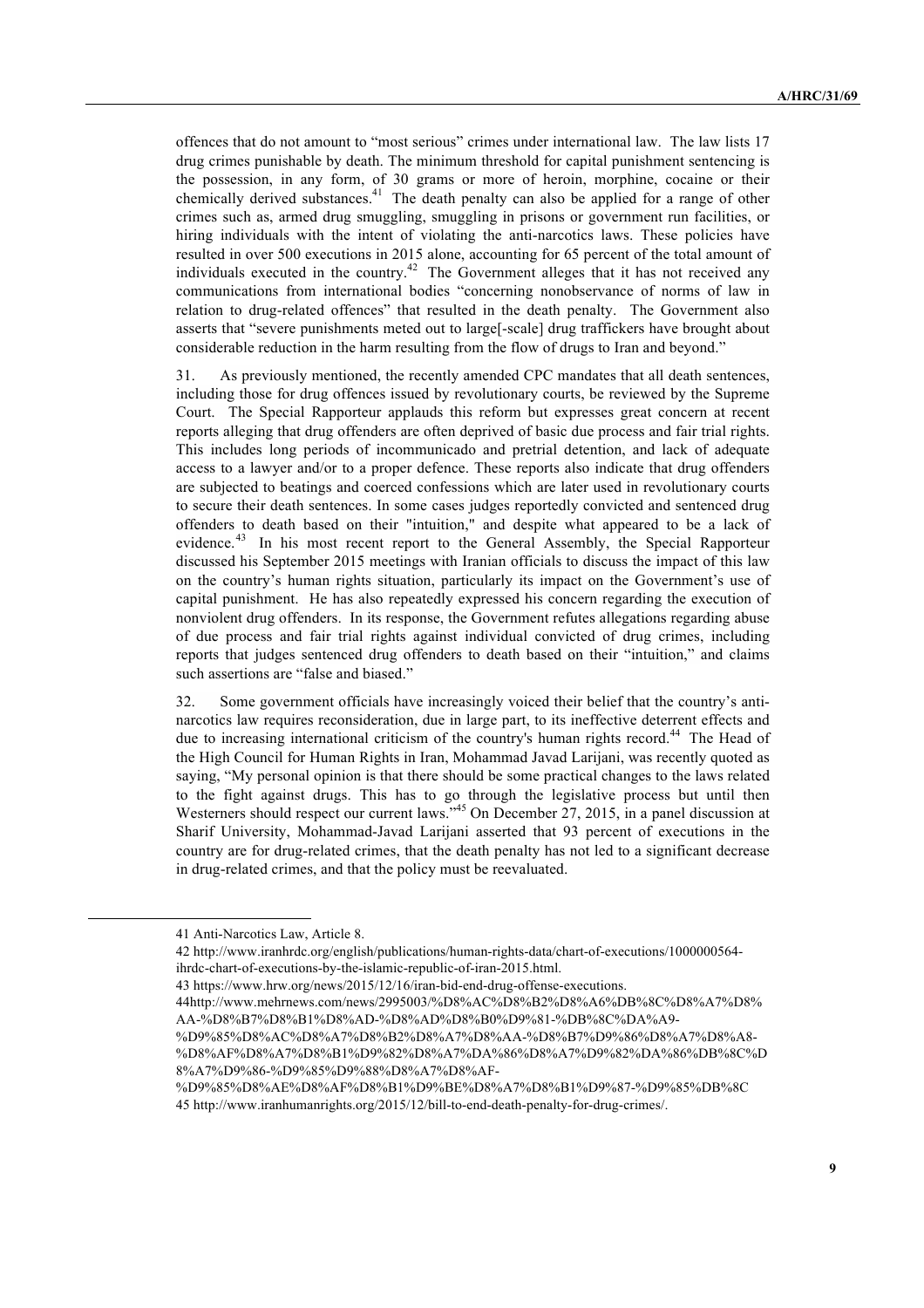33. In December 2015, 70 members of Parliament presented a bill that, if approved by the legislature and the Guardian Council, would reduce the punishment for non-violent drug related crimes from death to life imprisonment. On 11 January 2016, the bill was introduced on the main floor of the parliament for review.<sup>46</sup> While reserving judgement on the particulars of the bill, the Special Rapporteur welcomes attempts to reduce the staggering number of executions in the country and appreciates the government's willingness to reevaluate existing law with consideration for human rights obligations.

## **III. Civil and Political Rights**

#### **A. The right to life**

34. The Iranian government received a total of 29 and 41 recommendations related to its use of capital punishment during the first and second cycles of its UPR in 2010 and 2014, respectively. Recommendations include calls on the Iranian Government to abolish the death penalty for juvenile offenders; establish a moratorium on the death penalty for crimes not considered "most serious" by international standards; establish a moratorium the use of capital punishment; and ban stoning and public executions.



35. Human rights organisations tracking executions in the Islamic Republic of Iran estimate that between 966-1,05447 executions have taken place in 2015, the highest rate in over 10 years (See Figure 1).<sup>48</sup> Execution rates reached especially alarming rates from April 2015-June 2015, resulting in an average of 4 executions per day during that time period (See Figure 2).

46 http://www.farsnews.com/13941021000764

47 http://www.iranhrdc.org/english/publications/human-rights-data/chart-of-executions/1000000564 ihrdc-chart-of-executions-by-the-islamic-republic-of-iran-2015.html;

https://www.iranrights.org/;http://iranhr.net/en/.

48 http://www.iranhrdc.org/english/publications/human-rights-data/chart-of-executions/1000000564 ihrdc-chart-of-executions-by-the-islamic-republic-of-iran-2015.html; https://www.iranrights.org/; http://iranhr.net/en/; https://www.amnesty.org/en/countries/middle-east-and-north-africa/iran/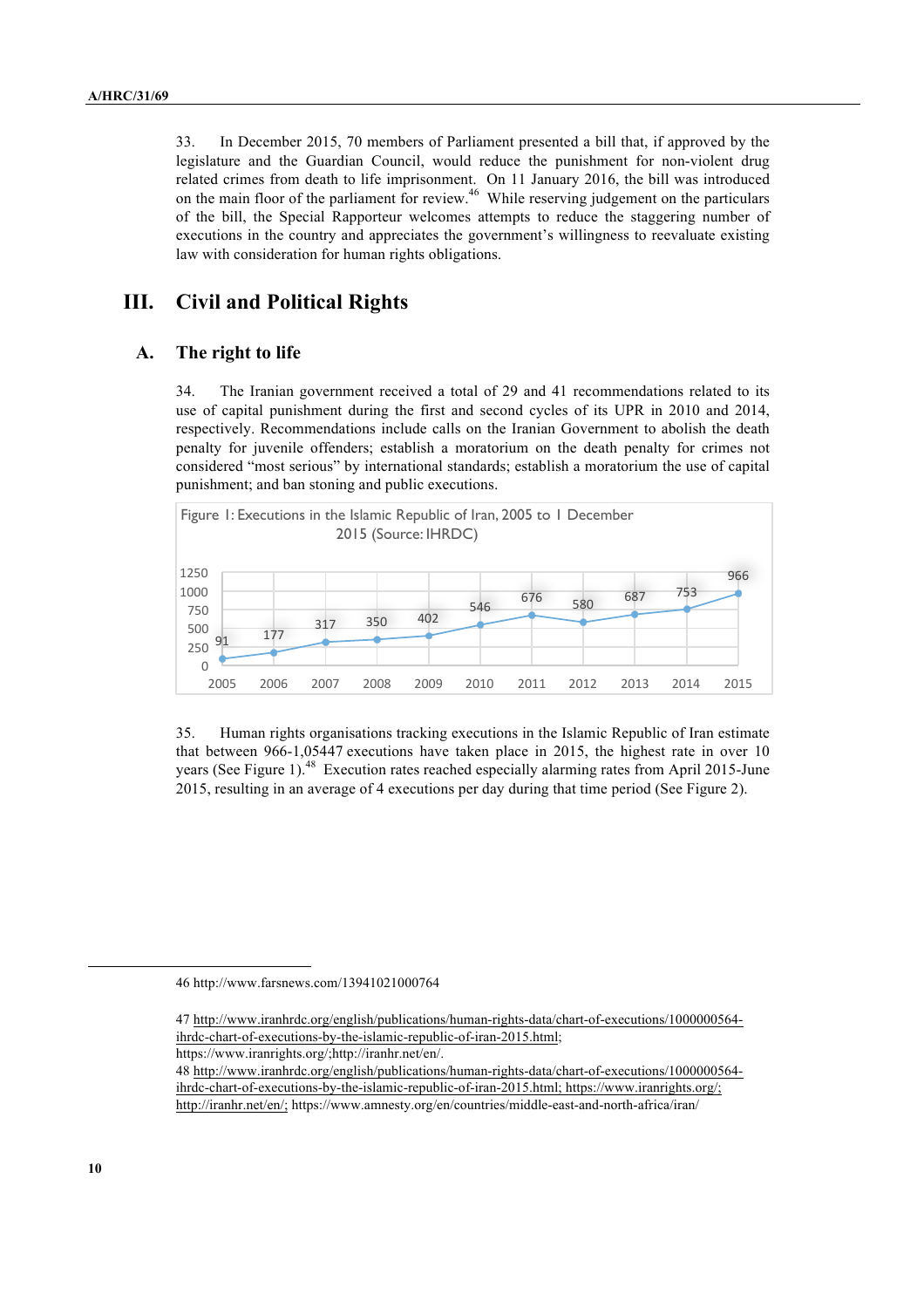

36. As in previous years, the majority of the executions in 2015 - approximately 65 percent - were for drug-related offences. Twenty-two percent of the remaining executions carried out in 2015 were for qesasrelated crimes (homicide), 6% were for rape, 3% were for murder, and 4% were for other crimes including financial corruption (See figure 5). In its response, the Government asserts that an "excessive concentration on the claims concerning [an] increase in executions… reduces the credibility of the report, and noted that drug-related executions account for 80 percent of all executions in the country.

37. Executions remain concentrated in large prisons in major urban areas, such as Ghezel Hesar and Rajai Shahr in Karaj, and Adel Abad in Shiraz (See Figure 3). The government continues to conduct public executions which accounted for 6 percent of the total executions in 2015 (See Figure 3).





#### **B. Freedom of expression, opinion, and access to information**

38. The Islamic Republic of Iran received 11 UPR recommendations related to freedom of expression in 2014 of which Iran accepted two and partially accepted 4 recommendations, including to "take the necessary steps to ensure and that it citizens fully enjoy the rights and freedoms awarded to by the Iranian constitution with special emphasis on the right to freedom of expression, the right to political activity and their right to assemble" and to "strengthen and promote freedom of expression, particularly that of the press."<sup>49</sup> In its response, the Government notes that it rejected a number of recommendations with regard to freedom of

<sup>49</sup> Islamic Republic of Iran Universal Periodic Review, 2014. Responses to Recommendations.

http://www.upr-info.org/sites/default/files/document/iran\_islamic\_republic\_of/session\_20\_-

\_october\_2014/recommendations\_and\_pledges\_iran\_2014.pdf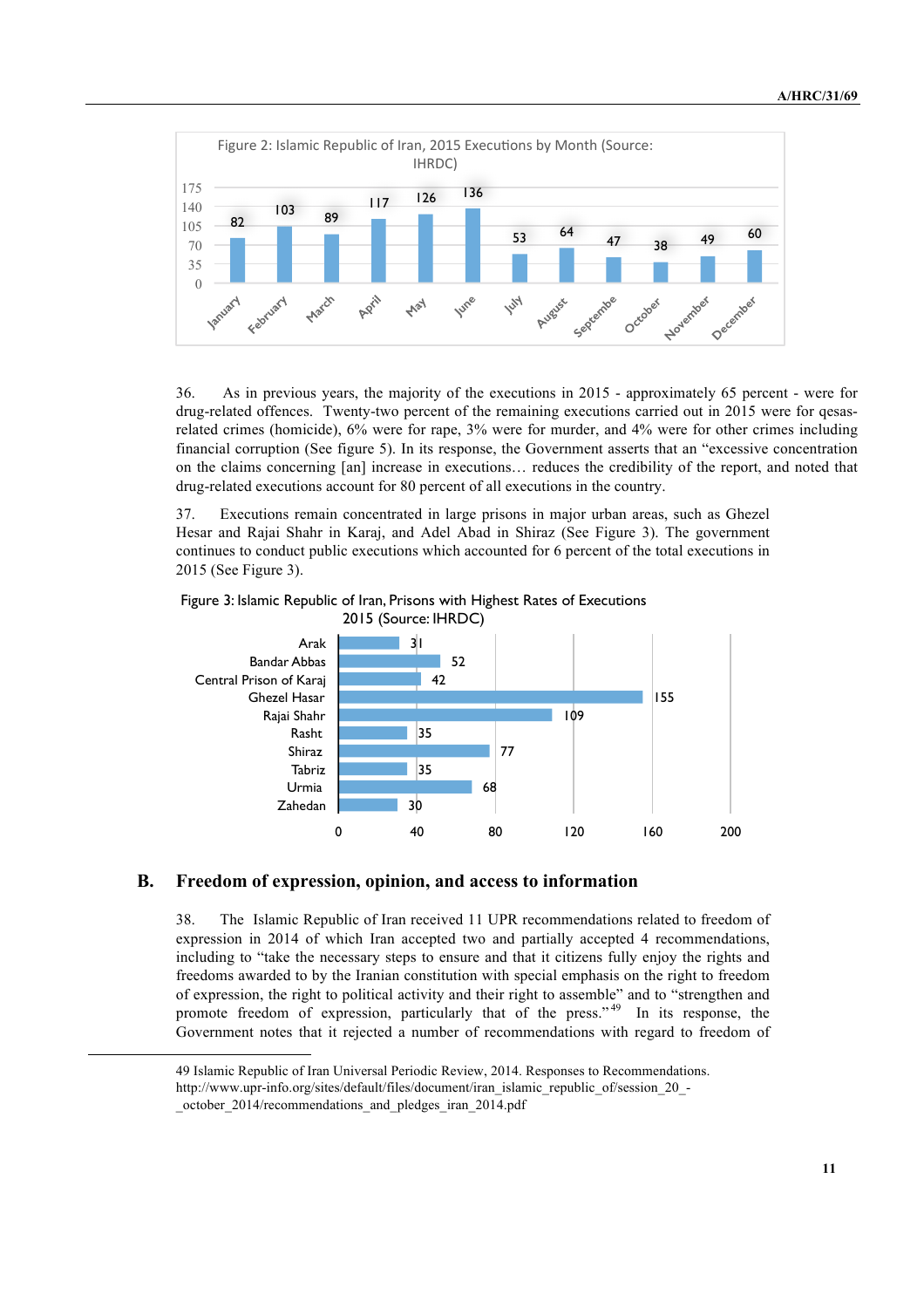expression, because they were "contrary to our fundamental values, Islamic tenets, and the Constitution."



39. On 19 January 2016, the Special Rapporteur welcomed the release of *Washington Post* reporter Jason Rezaian who had been unlawfully detained by security and intelligence forces since July 2014, and encourages authorities to "pave the way for the release of all remaining detainees unlawfully held in the country's prisons."<sup>50</sup> As of January 2016 at least 47 journalists and Internet users were reportedly imprisoned in the country.<sup>51</sup> At least six prominent artists, writers and musicians have been arbitrarily detained or prosecuted since October 2015. Iran ranks among the seventh most censored country in the world.<sup>52</sup> Iran also ranked 173rd out of 180 countries on the World Press freedom index.<sup>53</sup> In its response, the Government noted that restrictions imposed on the freedom of expression "are consistent with Articles 18 and 19 of the International Covenant on Civil and Political Rights. It also alleges there were "several pieces of corroborative evidence that prove the[] charges against [Jason Rezaian.]

51 http://www.en.rsf.org; http://www.cpj.org; http://www.journalismisnotacrime.org; www.iranhumanrights.org

53 https://index.rsf.org/#!/

<sup>50</sup> http://shaheedoniran.org/english/dr-shaheeds-work/press-releases/un-human-rights-experts-welcomefreeing-of-iranian-americans-and-call-for-more-releases/

<sup>52</sup> https://cpj.org/2015/04/10-most-censored-countries.php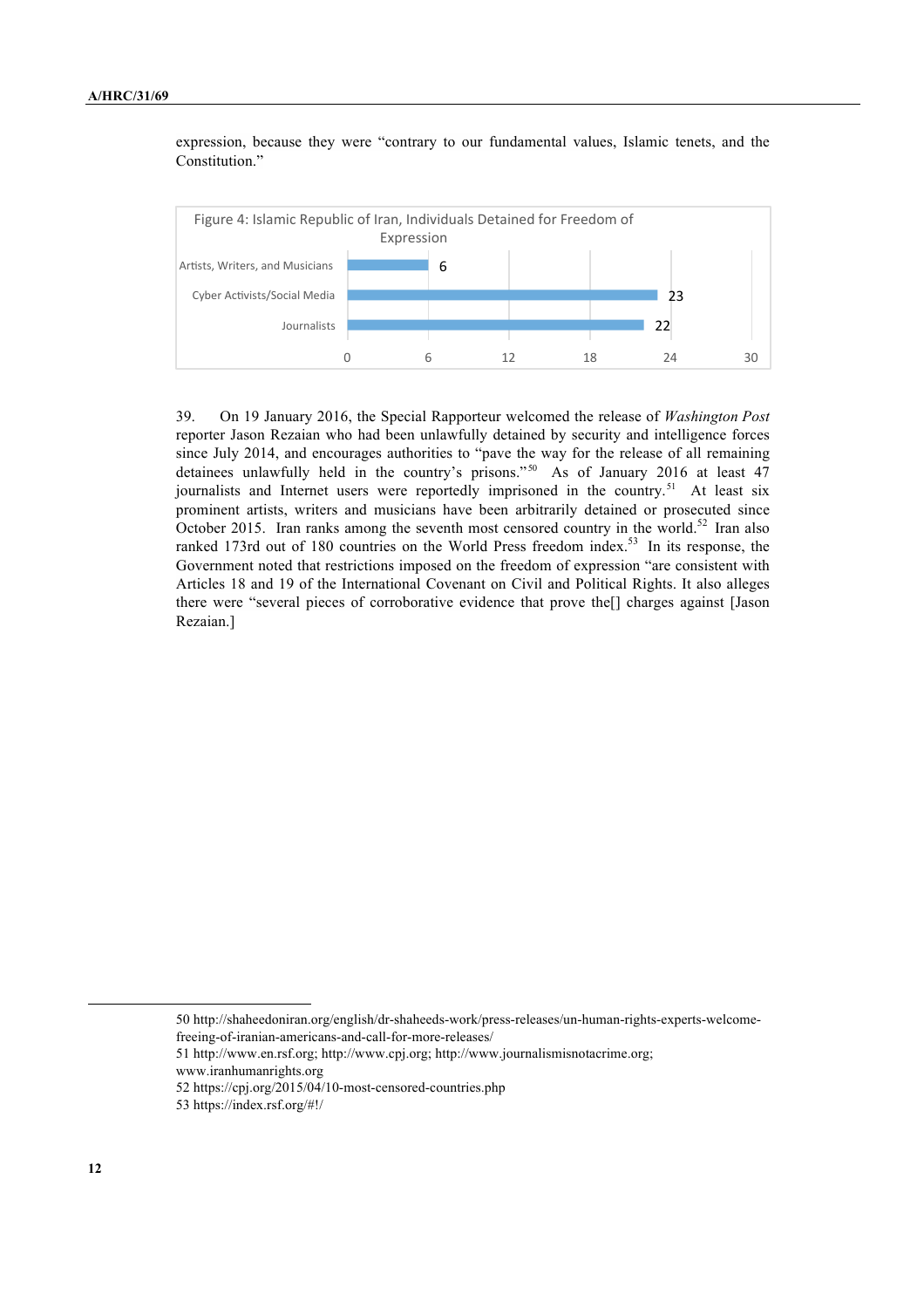

Figure 5: Journalist and Cyber Activist Prison Sentences

40. The Special Rapporteur regrets what appears to be a widening crackdown on freedom of expression and opinion during the reporting period, punctuated by a series of arrests carried out by the intelligence unit of the Revolutionary Guards and harsh sentences against journalists, cyberactivists and artists. President Rouhani has reportedly criticised the string of arrests against individuals likened to an "infiltration network," and noted the apparent connection between allegations made in ultra-conservative news outlets, and arrests that follow.<sup>54</sup>

41. Security forces have reportedly increased efforts to monitor internet cafes across Iran, especially in the capital Tehran. Tehran's chief of security forces, Hossein Sajedu, stated: "The scheme that has been in force since the beginning of the year has meant that the FATA [cyber] police, along with security force agents, have carried out 5,280 inspections on internet cafes in the Greater Tehran region.<sup>55</sup> The operation is meant to maintain calm and security in Tehran neighbourhoods and the security forces will crack down on any immoral and illegal act by internet café owners." Over 272 internet cafe businesses have been repeatedly shuttered in 2015 for their alleged "threat to societal norms and values."<sup>56</sup> In its response, the Government notes that according to article 22 of the Cybercrime Law, a committee operating under the guise of the Judiciary is tasked with identifying websites that "intend to threaten security and

<sup>54</sup> https://www.iranhumanrights.org/2015/12/90-iranian-journalists-statement/

<sup>55</sup> http://en.iranwire.com/features/6771/

<sup>56</sup> Ibid.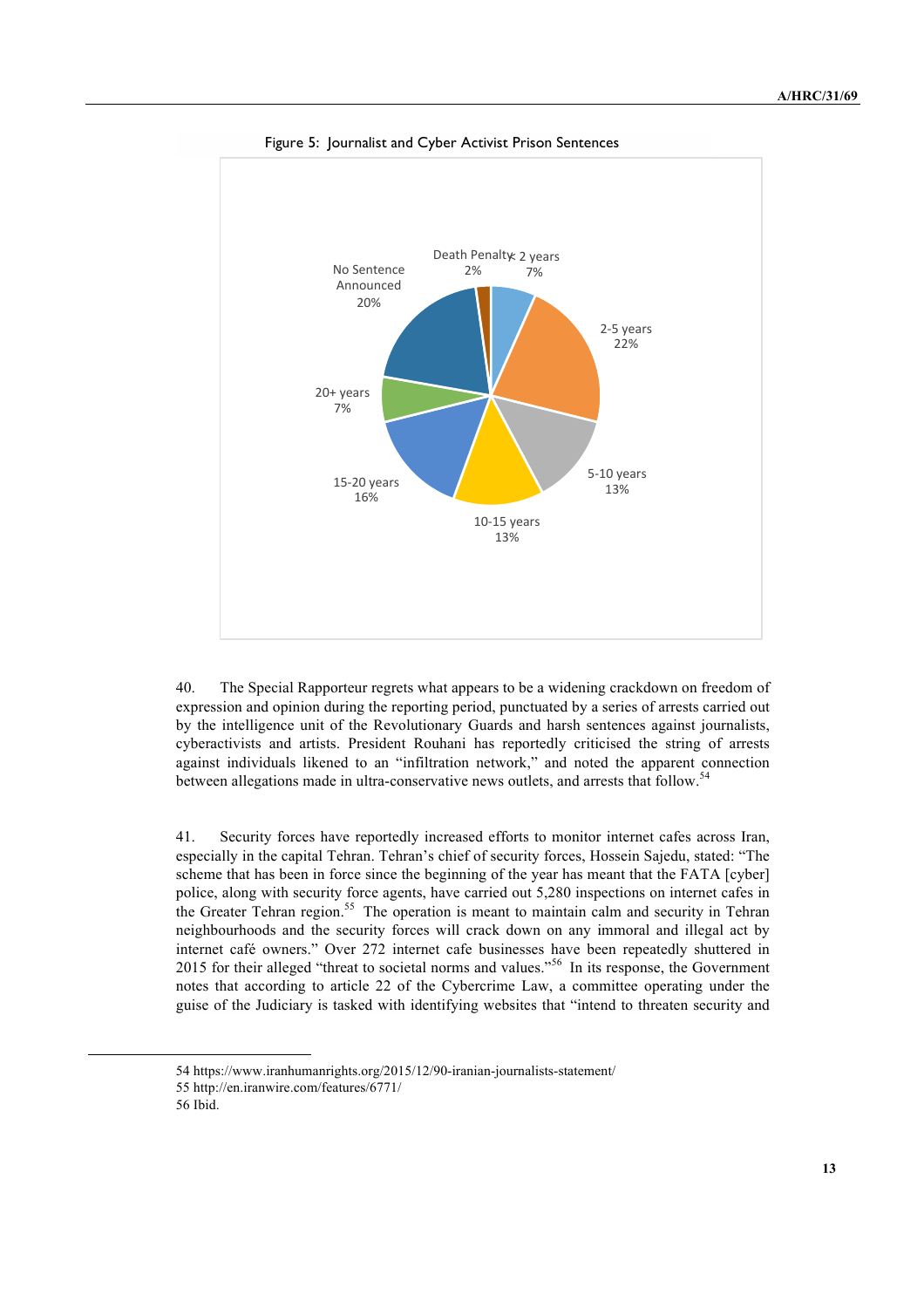public calm… promote offenses against public moralities and chastity, spread falsehoods and support terrorist groups."

42. The parliament is currently considering a Political Crimes Bill in an attempt to operationalise Article 168 of the Iran's Constitution requiring the parliament to define "political crimes." The bill mandates the Judiciary to prosecute such crimes in open court, before a jury. On 24 January 2016, Iran's parliament reportedly approved several key provisions of the draft bill, including Article 1, which would effectively criminalise attempts to "reform the country's policies" and Article 2 reaffirms the government's authority to criminalise the "publication of lies," as well as insults or defamation against government officials such as the president and his deputies, the head of the judiciary, and parliamentary members<sup>57</sup>

#### **C. Freedom of Association and the right to free and fair elections**

43. Elections for the Islamic Consultative Assembly (Majlis or Parliament) and the Assembly of Experts, which selects the Supreme Leader and has the power to supervise him, was held in Iran on 26 February 2016. The Guardian Council vets all candidates, monitors the voting process and certifies election results for all elections,<sup>58</sup> effectively dictating the pool of candidates from which Iranians may select government officials. Candidates are qualified based on a range of criteria, most notably their full "practical" loyalty to the Supreme Leader and their recognition of his authority over all matters of the state (i.e., the principle of *velayat-e faqih*).59

| Year of election<br>(Parliamentary)                             | 1980  | 1984  | 1988  | 1992  | 1996  | 2000  | 2004  | 2008  | 2012  | 2016   |
|-----------------------------------------------------------------|-------|-------|-------|-------|-------|-------|-------|-------|-------|--------|
| Number Of<br><b>Candidates</b><br>Registered to Run             | 3.694 | 1.592 | 1.999 | 3.233 | 5.365 | 6.853 | 8.172 | 7.600 | 5.283 | 12.123 |
| Number Of<br><b>Candidates Allowed</b><br>to Run                | 2.000 | 1.275 | 1.615 | 2.310 | 3.276 | 5.083 | 4,559 | 4.755 | 3.444 | 4,720  |
| Number Of<br><b>Candidates That</b><br><b>Were Disqualified</b> | 1.694 | 317   | 384   | 923   | 2.089 | 1.770 | 3.613 | 2.845 | 1,839 | 7,403  |

**Percentage of Qualified Candidates Vs. Percentage of Disqualified Candidates (Parliamentary Elections)**

57 http://www.reuters.com/article/us-iran-politics-idUSKCN0V20P9. It is important to note that these actions are already criminalised in the Islamic Penal Code and other laws such as the Press Law. This bill, however, would allow defendants the right to a jury trial in open court if it is determined that the crimes they committed qualify as "political."

58 Article 99, Iran Constitution

59 Article 28, Iran Election Law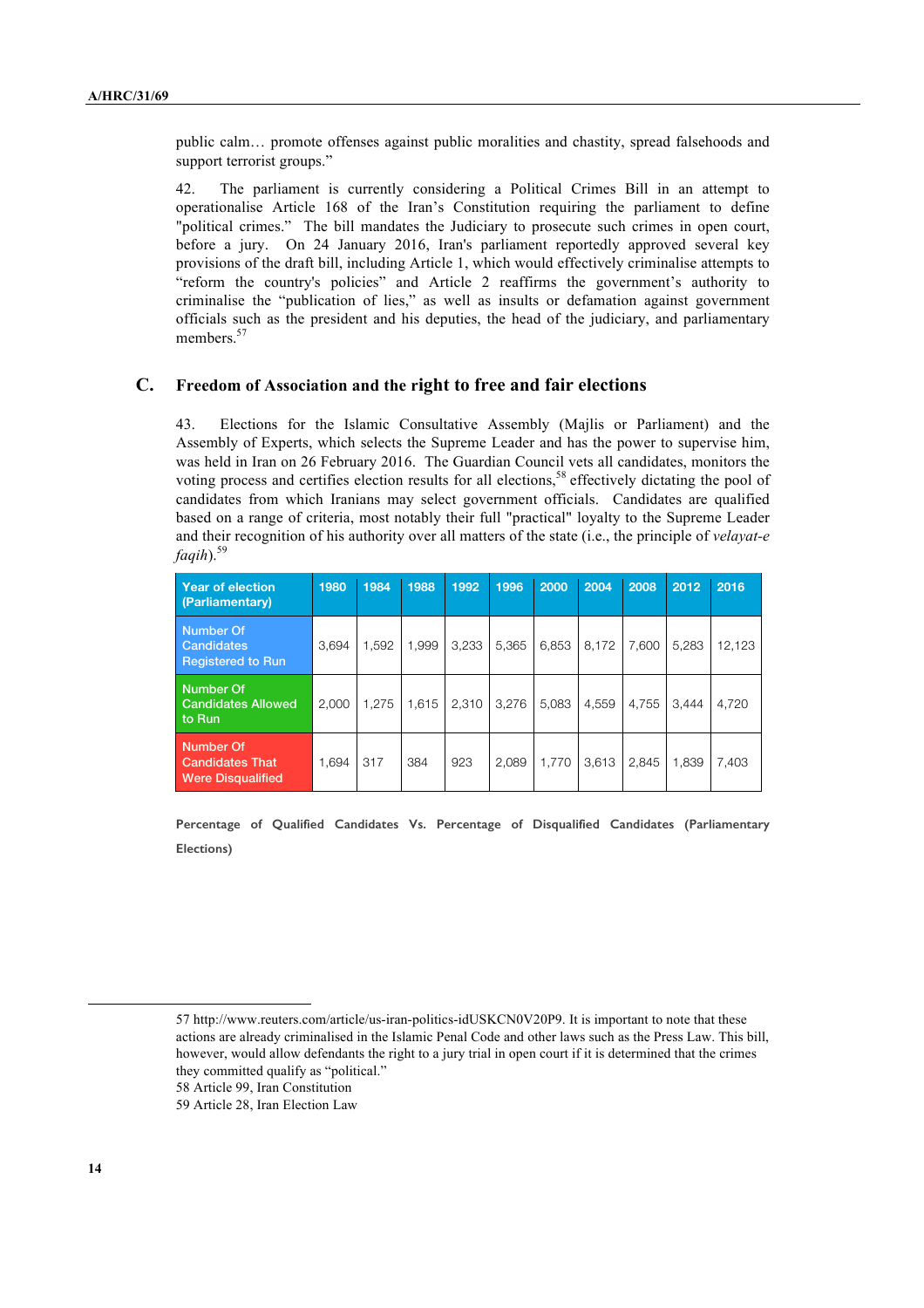

44. On 15 February 2016, the Guardian Council approved 52 percent of the 12,123 candidates that registered to run for the parliamentary election. Previous to that, on 20 January 2016, the Supervisory Board of the Guardian Council qualified 49 percent of the 12,123 candidates that registered to run for the parliamentary election. According to reports only 30, or 1 percent, of some 3000 "reformists" candidates that registered for the election were approved by the body during the 20 January decision.<sup>60</sup> Some of those rejected appealed to the Guardian Council and were approved on 15 February 2016. In its response, the Government notes that the Guardian Council's supervision of the elections "is not beyond the law," and that its activities are "in full compliance" of international law.

45. The Guardian Council invited 540 of the candidates, including the 6 female hopefuls, to sit for an examination to determine whether they were qualified to run for the Assembly of Experts.<sup>61</sup> On 26 January 2016, the Guardian Council disqualified 640 of the 801 candidates registered for the Assembly of Experts, including 6 women that registered for the election.<sup>62</sup> To date no woman has ever been approved by the Guardian Council to serve on the Assembly of Experts.

46. On 19 August 2016, President Rouhani reportedly called on the Guardian Council to play a less intrusive role in elections, calling the Council an "eye" that "cannot do the job of a hand."<sup>63</sup> Highlighting the council's practice of disqualifying entire political groups in recent years, Mr. Rouhani said that all legal groups should be respected and individual candidates should be judged on their merits rather than political affiliations. On 11 December 2015, President Rouhani said that all individuals wishing to serve to the country should be allowed to run for office.<sup>64</sup>

47. On 20 January 2016, Supreme Leader, Ali Khamenei, commented on the disqualification of thousands of candidates, saying: "Nowhere in the world do decision-makers allow those who have no faith in the system to run."<sup>65</sup> He had previously called on all Iranians,

60

<sup>61</sup> http://www.farsnews.com/newstext.php?nn=13941015001193

<sup>62</sup> http://www.radiofarda.com/content/f2-iran-elections-tens-not-vetted-women-left-outkhomeini/27512087.html

<sup>63</sup> http://ir.voanews.com/content/iran-president-election/2924066.html

<sup>64</sup> http://www.irna.ir/fa/News/81873881/

<sup>65</sup> http://bigstory.ap.org/article/69738e15e76f48f6beed498b667fa4e3/iran-reformists-call-reversalcandidate-ban; http://farsi.khamenei.ir/speech-content?id=32040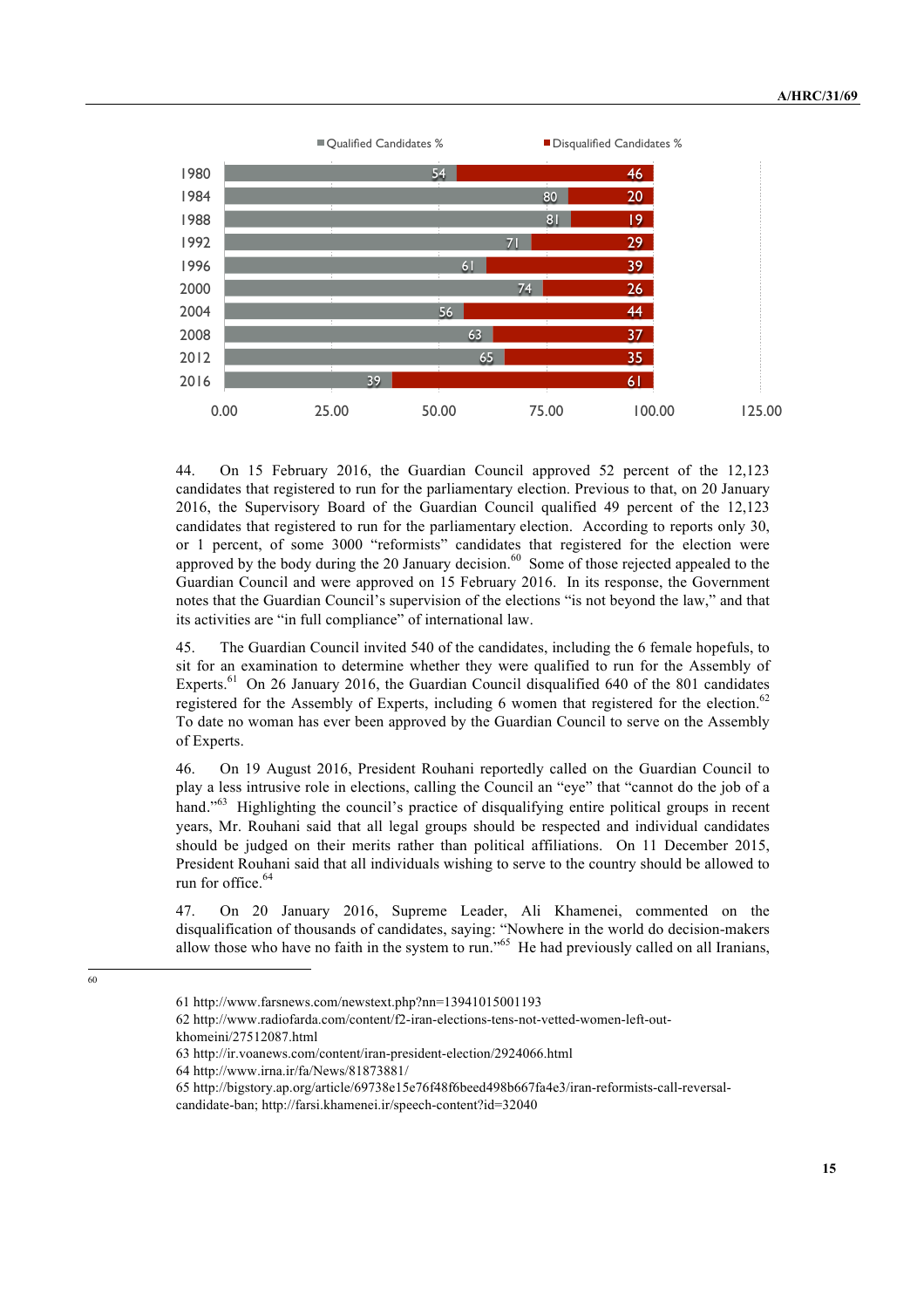including ones who do not approve of the government's views, to vote in the February elections.<sup>66</sup>

48. On 14 October 2015, the Parliament voted against the Domestic Affairs Commission's recommendation to qualify blind candidates for Parliamentary elections. Among the reasons cited by the parliamentarians for voting against the bill was the great financial burden this move would create for the government.<sup>67</sup> The election law prohibits individuals with hearing, visual or speech disabilities from registering as candidates, in violation of the Convention on the Rights of Persons with Disabilities to which Iran is a party. <sup>68</sup>

49. The Special Rapporteur expresses serious concern that former presidential candidates and reformists, Mir Hossein Mousavi and Mehdi Karroubi, and Zahra Rahnavard, will have spent five full years under house arrest in the absence of charges or a trail as of 14 February 2016. The Special Rapporteur has repeatedly called on Iranian authorities to immediately and unconditionally release these opposition figures from house arrest. $69$  Security and intelligence forces placed the three under house arrest in February 2011 after they protested against the results of the disputed 2009 presidential election. In response, the Government notes that the "charges leveled against… Mousavi and Karroubi… are strongly founded and ascertained," and that their current situation is reflective of "the Islamic establishment's clemency towards them" and the need to "protect[] their lives."

50. From November until December 2015, at least 12 public gatherings related to elections were reportedly cancelled or disbanded, as a result of threats to speakers or participants.<sup>70</sup> On November 19 in the city of Varamin, several men reportedly attacked the Interior Minister to former president Mohammad Khatami after he attempted to give a speech about the upcoming election, and security forces dispersed the crowd of attendees using teargas.<sup>7</sup>

51. On 29 November 2015, several students were allegedly injured during an incident that took place in the city of Yasuj, when a former member of the reformist, and now banned, Islamic Iran Participation Front (known as *Hezb-e Mosharekat*), and a current member of the newly-formed reformist United Iran party (known as *Ettehad-e Mellat-e Iran*), attempted to give a speech about the upcoming parliamentary election. The event was reportedly disrupted by a group of hardline Basij members.<sup>72</sup> Both events had secured official permits.<sup>73</sup> The Basij

 <sup>66</sup> http://farsi.khamenei.ir/speech-content?id=31906

<sup>67</sup> http://www.ilna.ir/%D8%A8%D8%AE%D8%B4-%D8%B3%DB%8C%D8%A7%D8%B3%DB%8C-

<sup>3/313386-%</sup>D9%86%D8%A7%D8%A8%DB%8C%D9%86%D8%A7%DB%8C%D8%A7%D9%86-

<sup>%</sup>D9%86%D9%85%DB%8C-%D8%AA%D9%88%D8%A7%D9%86%D9%86%D8%AF- %D8%A8%D8%B1%D8%A7%DB%8C-

<sup>%</sup>D9%86%D9%85%D8%A7%DB%8C%D9%86%D8%AF%DA%AF%DB%8C-

<sup>%</sup>D9%85%D8%AC%D9%84%D8%B3-%D8%AB%D8%A8%D8%AA-%D9%86%D8%A7%D9%85- %DA%A9%D9%86%D9%86%D8%AF

Article 28, Iran Election Law

<sup>&</sup>lt;sup>69</sup> March 2013 report of the Special Rapporteur on the Situation of Human Rights in Iran, Paragraph 77(c) <sup>70</sup> http://www.ilna.ir/%D8%A8%D8%AE%D8%B4-%D8%B3%DB%8C%D8%A7%D8%B3%DB%8C-3/330173-%D8%A7%D8%B5%D9%84%D8%A7%D8%AD-

<sup>%</sup>D8%B7%D9%84%D8%A8%D8%A7%D9%86-%D8%AF%D8%B1-%D9%81%DA%A9%D8%B1- %D8%A7%D9%86%D8%AA%D8%AE%D8%A7%D8%A8%D8%A7%D8%AA-%DB%8C%D8%A7- %D8%AD%D9%81%D8%B8-%D8%A7%D9%85%D9%86%DB%8C%D8%AA-

<sup>%</sup>D8%B3%D8%AE%D9%86%D8%B1%D8%A7%D9%86-%D8%AC%D8%AF%D9%88%D9%84 <sup>71</sup> http://www.radiofarda.com/content/o2-mosavi-lari-was-attacked/27375994.html

<sup>72</sup> http://www.entekhab.ir/fa/news/237700/%D8%AD%D9%85%D9%84%D9%87-%D8%A8%D9%87- %D9%85%D9%88%D8%B3%D9%88%D9%8A-%D9%84%D8%A7%D8%B1%D9%8A- %D8%AF%D8%B1-

<sup>%</sup>D9%82%D8%B1%DA%86%D9%83%D8%B1%D9%88%D8%A7%DB%8C%D8%AA- %D9%85%D9%88%D8%B3%D9%88%DB%8C%E2%80%8C%D9%84%D8%A7%D8%B1%DB%8C-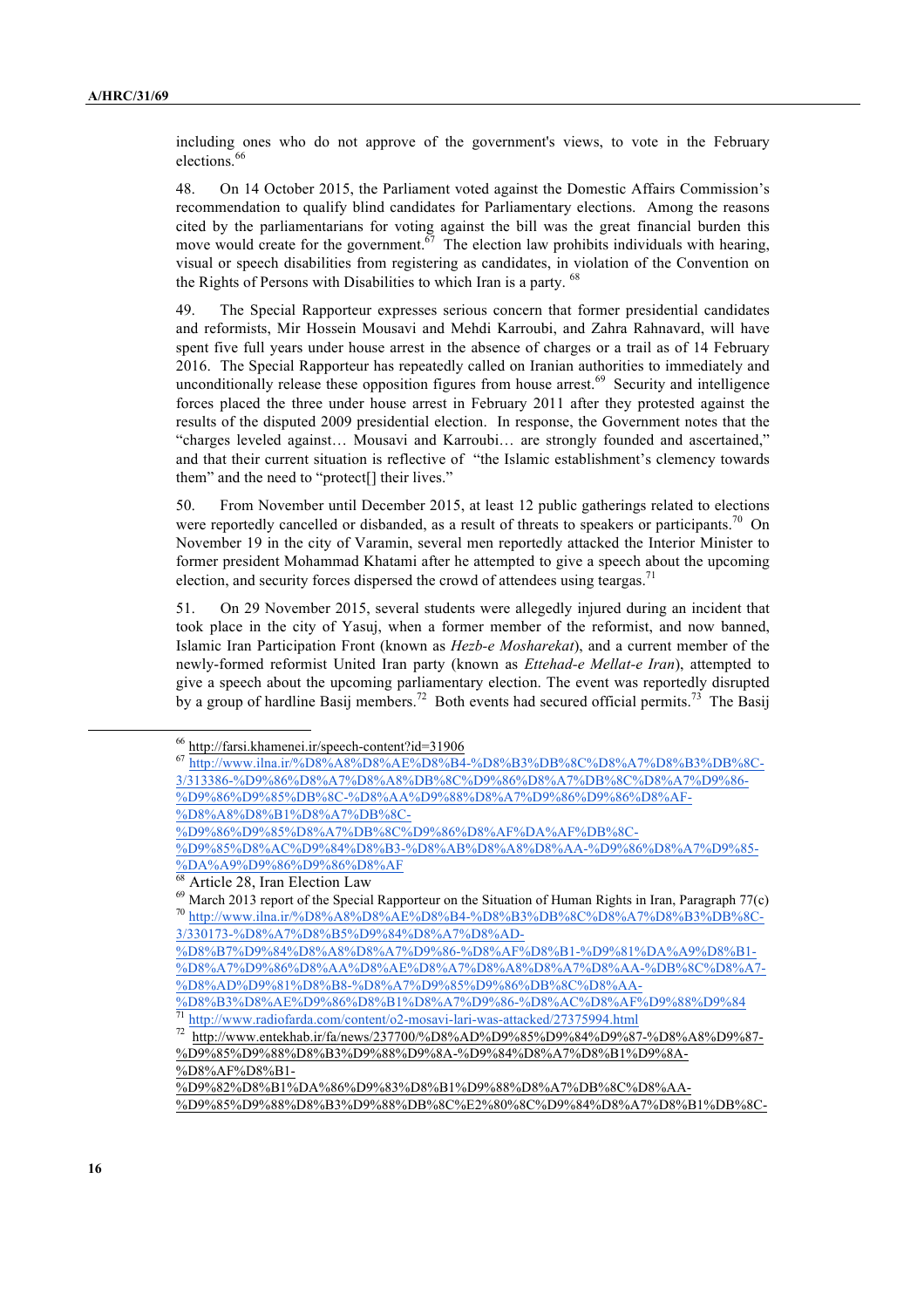are affiliated with Iran's Revolutionary Guards. At the time of this writing none of those responsible for the disruptions had been arrested or punished by the authorities. Iranian officials note that "[t]ear gas canisters were thrown by those accompanying the speaker and this incident has nothing to do with security forces."

#### **D. Women's Rights**

52. According to Article 18 of Iran's passport law, married women require their husband's, or in an emergency situation, the local prosecutor's, permission to apply for a passport. On 22 September 2015, local media reported that Ms. Niloufar Ardalan, captain of the Iranian national women's soccer team, was prohibited from traveling abroad to compete in the Asian Football Federation Women's Futsal Championship held in Malaysia, allegedly as a result of her husband's refusal to provide her with his consent to leave the country. Vice President for Women and Family Affairs, Shahindokht Mowlverdi, stated on 30 September 2015 that "until the law is revised, her office will look for [creating] exemptions so female athletes and scientists can leave the country to attend matches and conferences." On 23 November 2015, it was reported that Ms. Ardalan was allowed to accompany her team to Guatemala on a onetime pass from Tehran's prosecutor to travel in the absence of her husband's consent.<sup>74</sup> In its response, the Government alleges that restrictions on women's travel exist in order to protect women from harm.

53. On 27 September 2015, the Iranian Parliament rejected the general framework of a draft bill granting Iranian citizenship to children born to Iranian mothers.<sup>75</sup> Among those particularly affected by the inability of Iranian women to pass their nationality to their children are the reportedly thousands of children born to Iranian mothers and Afghan fathers. Opponents of the bill reportedly cited encouraging illegal migration, particularly from Afghanistan, and changes to the county's ethnic demography, among the reasons they opposed the proposed legislation.<sup>76</sup> The two recommendations in the 2014 UPR that encouraged the Government to address this issue did not enjoy its support. In its response, the Government notes that a law passed in 2006 allows children of Iranian mothers and non-Iranian fathers to "file for Iranian nationality after reaching the age of 18 provided [] they are born in Iran or are born in Iran at least one year after the adoption of this law." The Government also notes that it accepted recommendations number 102 and 112 during the UPR and "is planning to put them into practice."

54. On 2 November 2015, the Iranian Parliament voted in favour of the general framework of the "Comprehensive Population and Family Excellence Plan," referring the proposed legislation to a special budgetary commission to address the additional financial burden of the bill. The Special Rapporteur has previously noted that proposed legislation includes discriminatory provisions that can potentially lead to other human rights violations. According to article 9 of the bill proposed by 53 members of the parliament to encourage marriage, for example, employment for all governmental and non-governmental sectors shall be granted in the following order: married men with children; married men without children; women with children." According to article 10 of the same draft, hiring "single individuals to faculty positions in all public and private education and research institutions, will be prohibited for five years after the date that this Act goes into effect." Only the absence of qualified married

<sup>%</sup>D8%A7%D8%B2-%D8%A7%D9%81%D8%AA%D8%A7%D8%AF%D9%86- %D8%B9%D9%85%D8%A7%D9%85%D9%87

<sup>73</sup> http://iran-newspaper.com/Newspaper/MobileBlock?NewspaperBlockID=99860

<sup>74</sup> http://persian.iranhumanrights.org/1394/09/niloufar-ardalan-2/

<sup>75</sup> http://www.farsnews.com/13940705000334

<sup>76</sup> http://persian.iranhumanrights.org/1394/07/iran-citizenship-rights/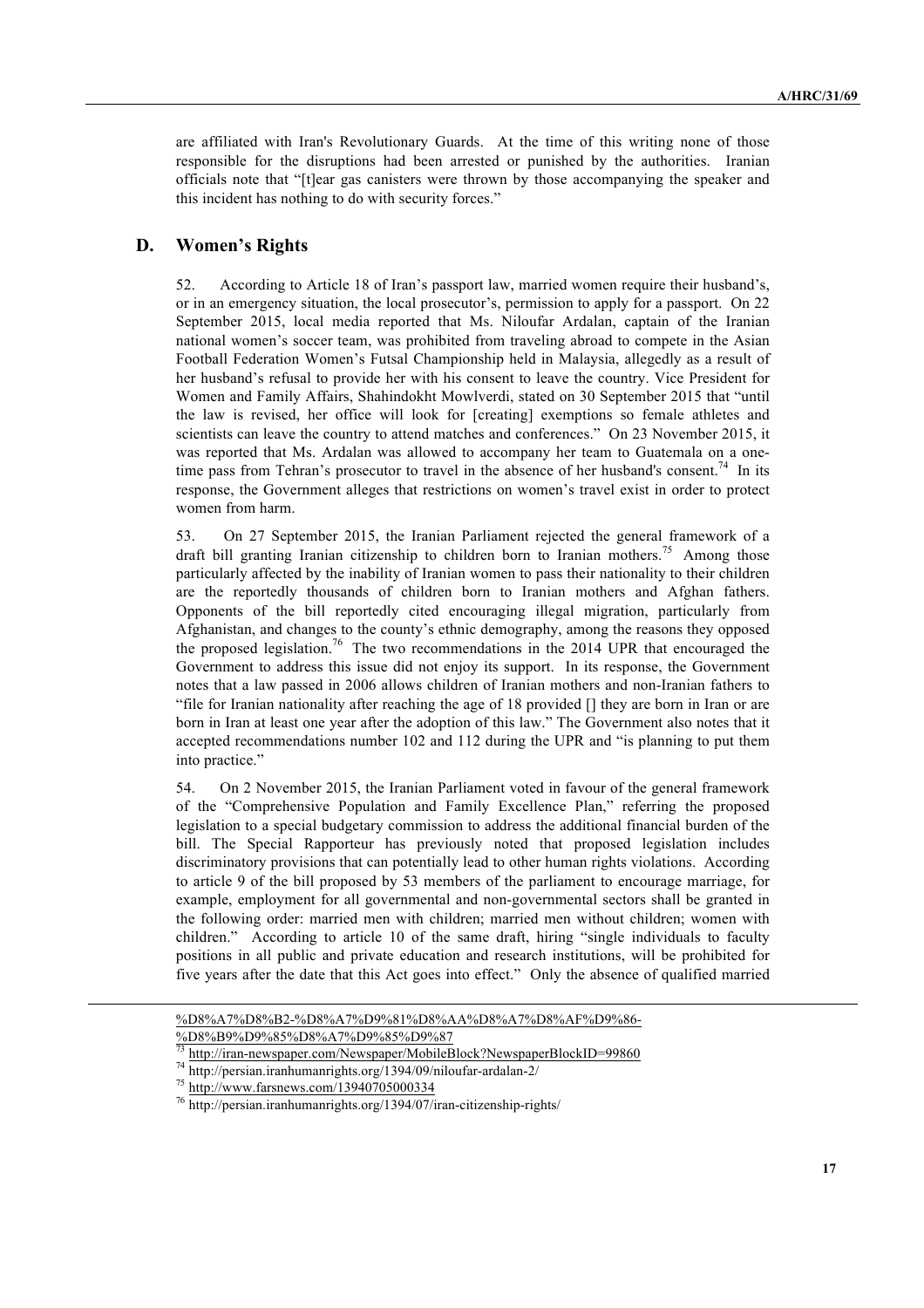applicants would permit the hiring of single individuals, and this would require the approval of the highest ranking authority in the [relevant] organisation."

55. Articles 19 and 20 of the same bill reportedly mandate that the Iranian Bar Association and the Centre for Judicial Advisors, the country's two major bar association organisations, to reform and redefine procedures for divorce disputes so that "establishing peace between couples would take precedence over divorce" for lawyers' and judges,' and that the judiciary grants "bonuses to judges in divorce cases that lead to peace [reconciliation] between the married couple."<sup>77</sup>

56. On 15 December 2015, Tehran's traffic police Brigadier General Teymour Hosseini announced that officials had recorded more than 40,000 "cases of bad hijab" since March 2015. He reported, "In most cases, the cars were impounded and cases were referred to the judiciary," and that "those who were pulled over also faced potential cash fines. Earlier in the year, Hosseini and other officials warned women who loosened their hijab or not wearing one at all could lose their vehicles.<sup>78</sup> In its response, the Government notes that regulations regarding the hijab are "a question of culture, philosophy and faith," and referred to reports and statistics cited surrounding the impounding of vehicles driven by women who were perceived by the authorities to not properly observe the hijab as "odd" and unsubstantiated.

#### **E. Ethnic and Religious Minority Rights**

57. The Special Rapporteur expresses serious concern at the continuing systematic discrimination, harassment, and targeting that adherents of the Baha'i faith continue to face in the country. In January 2016, a revolutionary court in Golestan province reportedly sentenced 24 Baha'is to a total of 193 years in prison in connection with the peaceful exercise of their faith.<sup>79</sup> On the morning of 15 November 2015, Intelligence Ministry agents reportedly arrested 20 Baha'is in Tehran, Isfahan and Mashhad. Authorities failed to provide information about the charges against these individuals, and their families were not informed of their whereabouts for several days. At least 80 Baha'is were reportedly detained as of 31 December 2015 in connection with the peaceful exercise of their faith.<sup>80</sup> In its response, the Government asserts that "followers of the Bahai cult enjoy citizen rights" pursuant to the country's laws and that allegations presented to the contrary in the report were "baseless."

58. In addition to arbitrary arrests, detentions and prosecutions of Baha'is, the Special Rapporteur continues to receive troubling reports that Iranian authorities continue to pursue activities that economically deprive Baha'i's of their right to work, reportedly in line with a 1991 directive issued by the Supreme Council of the Cultural Revolution. $81$  These policies include restrictions on types of businesses and jobs Baha'i citizens can have, closing down Baha'i-owned businesses, pressure on business owners to dismiss Baha'i employees, and seizures of businesses and property. On 15 November 2015, the Bureau of Public Places in the province of Mazandaran shut down 23 businesses belonging to Baha'is, including in the cities of Sari, Ghaem Shahr, Tonekabon and Babolsar. Actions to close Bahai-owned businesses appeared to follow their voluntary closure by owners in observance of their religious holiday the day before. In its response, the Government alleges that Bahais in Iran live under "normal" conditions despite "the history of their formation cooperation [sic] with the Shah[']s regime and their involvement in the suppression of people and their role in the

impounded-for-not-wearing-hijab-properly-a6774366.html

<sup>77</sup> Articles 9 and 10, Comprehensive Population and Family Excellence Plan Draft Bill

<sup>78</sup> http://www.independent.co.uk/news/world/middle-east/thousands-of-women-in-iran-have-cars-

<sup>79</sup> Information received by the Office of the Special Rapporteur on the situation of human rights in Iran. 80 See report Annex.

<sup>81</sup> http://news.bahai.org/documentlibrary/TheBahaiQuestion.pdf.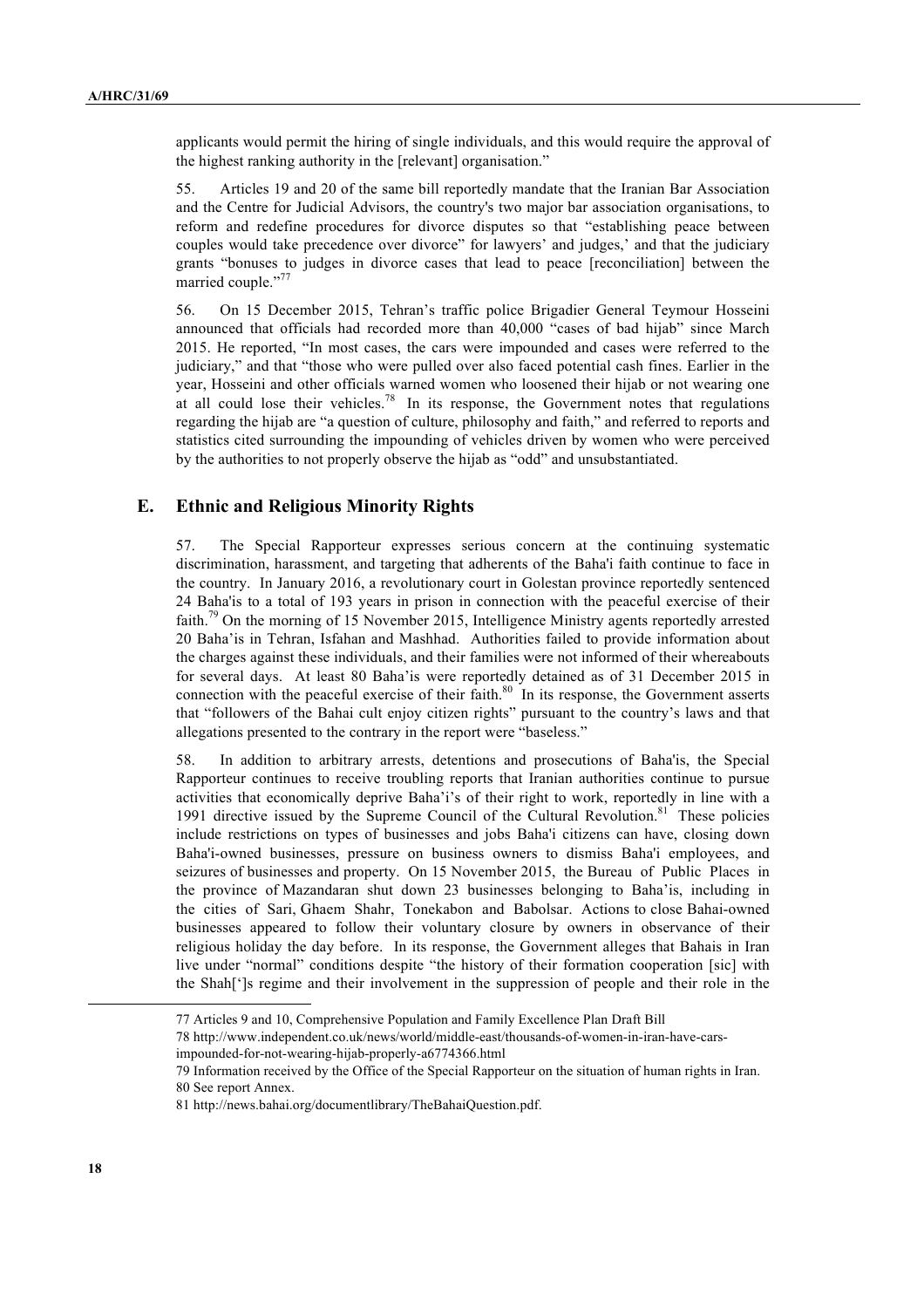management of the dreaded intelligence service SAVAK." The Government also asserts that the shutdown of several Bahai-owned businesses in Mazandaran province was related to "administrative issues."

59. Discrimination against the Baha'i community in Iran is legally sanctioned by a lack of constitutional recognition of the faith and the absence of legal protections for its adherents. This situation is further perpetuated by open attacks on the community by state officials or individuals close to the state. On 16 October 2015, for example, the Deputy of the Parliament's National Security Commission, Mr. Haghigharpour, called the Baha'i faith a wayward sect created by Britain, and compared Baha'is to Wahabbis whom he said sought to increase tensions between Shias and Sunnis in the region.<sup>82</sup> In its response, the Government notes that "[g]iven the history of century-old cooperation between the Bahai sect and the Shah[']s regime and SAVAK, historical facts could not be overlooked as nobody can stop criticizing Nazism in Germany."

60. The Special Rapporteur also expresses his concern at the treatment of Iranian Christians from Muslim backgrounds, who continue to face arbitrary arrest, harassment and detention despite the fact that article 12 of the Iranian constitution recognises and protects adherents of the Christian faith. The Special Rapporteur notes that many of these individuals are often accused of acting against the national security or "propaganda against the state," and that under Iranian law, individuals, including Christians of Muslim backgrounds, can be prosecuted for the crime of apostasy. Dozens were reportedly detained in Iranian prisons as of January 2016, many for involvement in informal house churches. The Special Rapporteur received reports in December 2015 that an allegedly Shia "religious group" in the capital Tehran had confiscated land belonging to an Assyrian Chaldean church. In an interview with *Shargh* newspaper, the head of the church also complained of broader legal discrimination against Iran's religious minorities, including in the country's civil code.<sup>83</sup> In its response, the Government notes that the operation of house churches is unlawful because they have not acquired the necessary permits from the authorities, that the establishment of house churches is "unnecessary" because there are more than "20 active, half-active and historical churches" in Iran, and Christians have not "requested permission to build new churches" in the country. The Government also characterized the situation regarding the Assyrian Chaldean church as "a dispute between two Iranian citizens."

61. In a positive development, news outlets reported in September 2015 that President Rouhani appointed a Sunni Kurd, Dr. Saleh Adibi, as Ambassador to Vietnam and Cambodia. Mr. Adibi is believed to be the first Iranian Sunni to be appointed as permanent representative since the founding of the Islamic Republic.<sup>84</sup> Iran's Sunnis, which constitute the largest religious minority in the country, have long complained that Iranian authorities do not appoint or employ them in high ranking government positions such as cabinet-level ministers or governors. They have also raised concerns regarding reported restrictions on the construction of Sunni mosques in Shia-majority areas, including the capital Tehran, and the execution or imminent execution of Sunni activists the government alleges were involved in terrorist-related activities. In its response, the Government notes there are more than 10,000 mosques and 3,000 religious schools for Sunnis in the country, that there is no need to build prayer halls for Sunnis in Tehran, and that pursuing policies that encourage Sunnis to have their own mosques or prayer halls is equivalent to "sow[s] the seeds of discord among Muslims." The Government also refutes the characterization that several Sunnis who have been executed or on death row are peaceful activists, and alleges they engaged in "violent acts and terror."

<sup>82</sup> http://icana.ir/Fa/News/286516

<sup>83</sup> http://www.radiofarda.com/content/f14\_iran\_church\_christians/27458286.html

<sup>84</sup> http://www.bbc.com/persian/iran/2015/09/150902\_l03\_iran\_diplomat\_sunni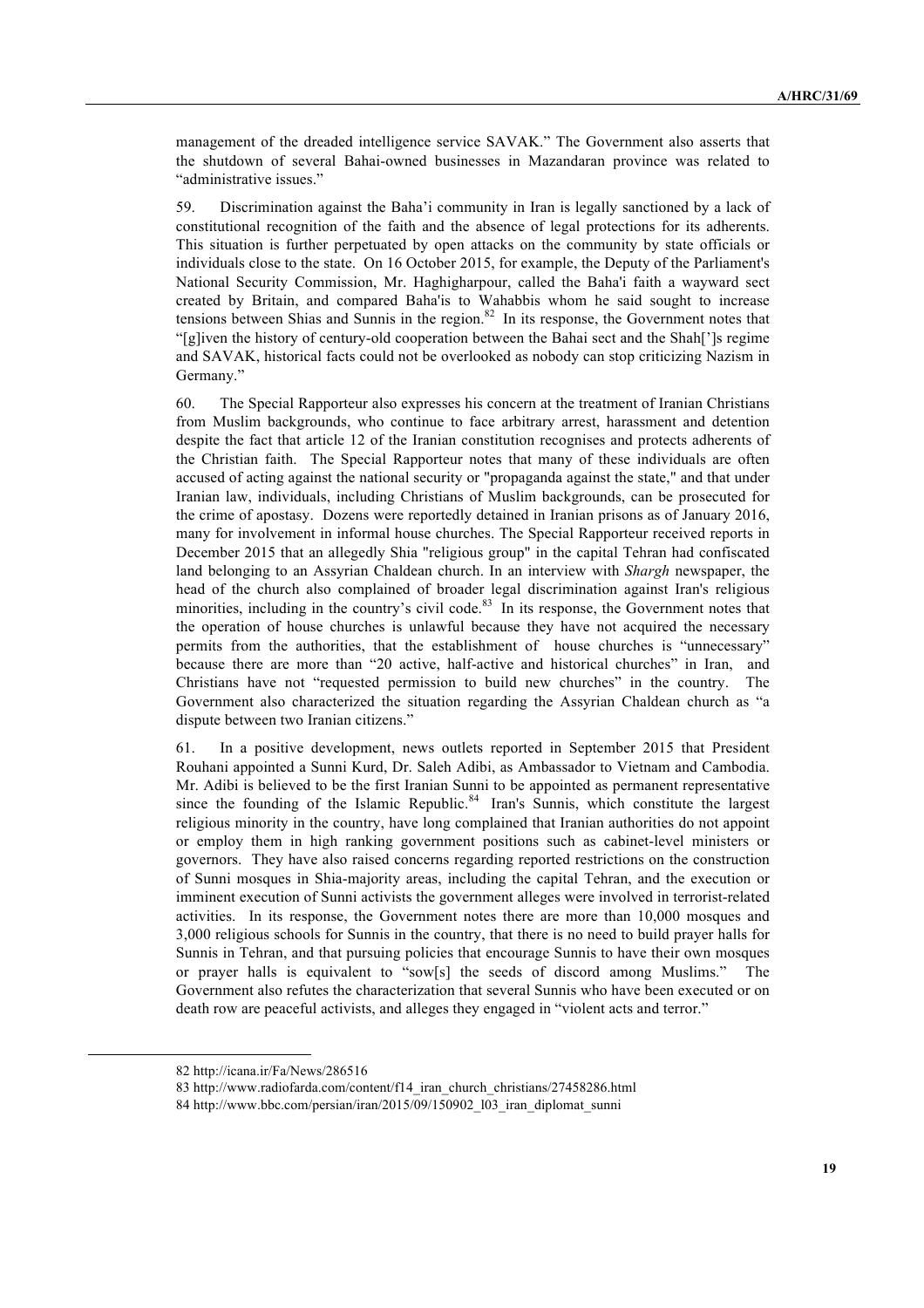62. Indiscriminate killings of *kulbaran* (border couriers), in violation of Iran's domestic laws and international obligations, continue to be reported in 2015. Human rights organisations report that between 36 and 44 border couriers were killed, and that at least 21 were wounded by government forces between January and December 2015.<sup>85</sup> These reportedly unarmed couriers from the Kurdish-dominated provinces of Kermanshah, Kurdistan and West Azerbaijan appear to engage in smuggling items such as tea and tobacco due to inadequate employment opportunities in the country. The Special Rapporteur notes that he has also received reports of a high incidence of shootings by police against unarmed civilians in and around the border areas of Sistan-Baluchistan province continues, including of individuals reportedly smuggling goods, such as gasoline. In its response, the Government noted that although it has the authority to exercise police powers at the borders "border guards are [not] authorized to open fire at any suspect without accountability." The Government also alleges that "it is very difficult to distinguish drug traffickers and armed bandits from real Koulbaran [sic] at [the] borders.

## **IV. Conclusions and Recommendations**

**63. The Iranian government's efforts to address national and international concerns about protections for the accused is welcomed. However, outstanding and emerging issues highlighted in the present report, including serious problems related to the administration of justice and the need for additional legal reform, require immediate attention.**

**64**. D**espite some positive amendments in 2013, the Islamic Penal Code continues to justify serious human rights violations perpetrated by Iranian officials, including by members of the judiciary. Many provisions in the penal code violate Iran's international human rights obligations by criminalising the peaceful exercise of fundamental rights, or other acts that are not internationally recognised as crimes. The Code also continues to discriminate against girls, women and religious minorities. He encourages the Government to consider additional penal code reforms in line with its international legal obligations.** 

**65. The Special Rapporteur further notes that serious rights violations linked to laws that violate the Government's international obligations are often compounded by the failure of security officials and the Judiciary to properly implement national laws that would otherwise protect the rights of the accused, including fair trial guarantees and strict prohibitions on the use of torture and ill-treatment against detainees.**

**66. The Special Rapporteur is further encouraged by Iran's willingness to also explore steps to reduce the number of executions observed in the country. He reiterates his call on the Government to establish a moratorium on the use of the death penalty, and further encourages it to continue its examination of laws and policies that effectually undermine or violate the right to life. This includes laws that apply the death penalty to acts not considered to be criminal offences, or crimes that do not warrant use of the death penalty under international law, such as drug-related crimes. He also appeals to the Government to abandon piecemeal reforms and to immediately and unconditionally prohibit the execution of juvenile offenders, defined as individuals under 18 years of age at the time they committed a capital offence.**

**67. The widening crackdown on freedom of expression and opinion that reportedly took place during the reporting period is regrettable and the Special Rapporteur urges**

<sup>85</sup> Information received from Association of Human Rights in Kurdistan of Iran – Geneva and Kurdistan Human Rights Network (http://kurdistanhumanrights.net/en/?p=747).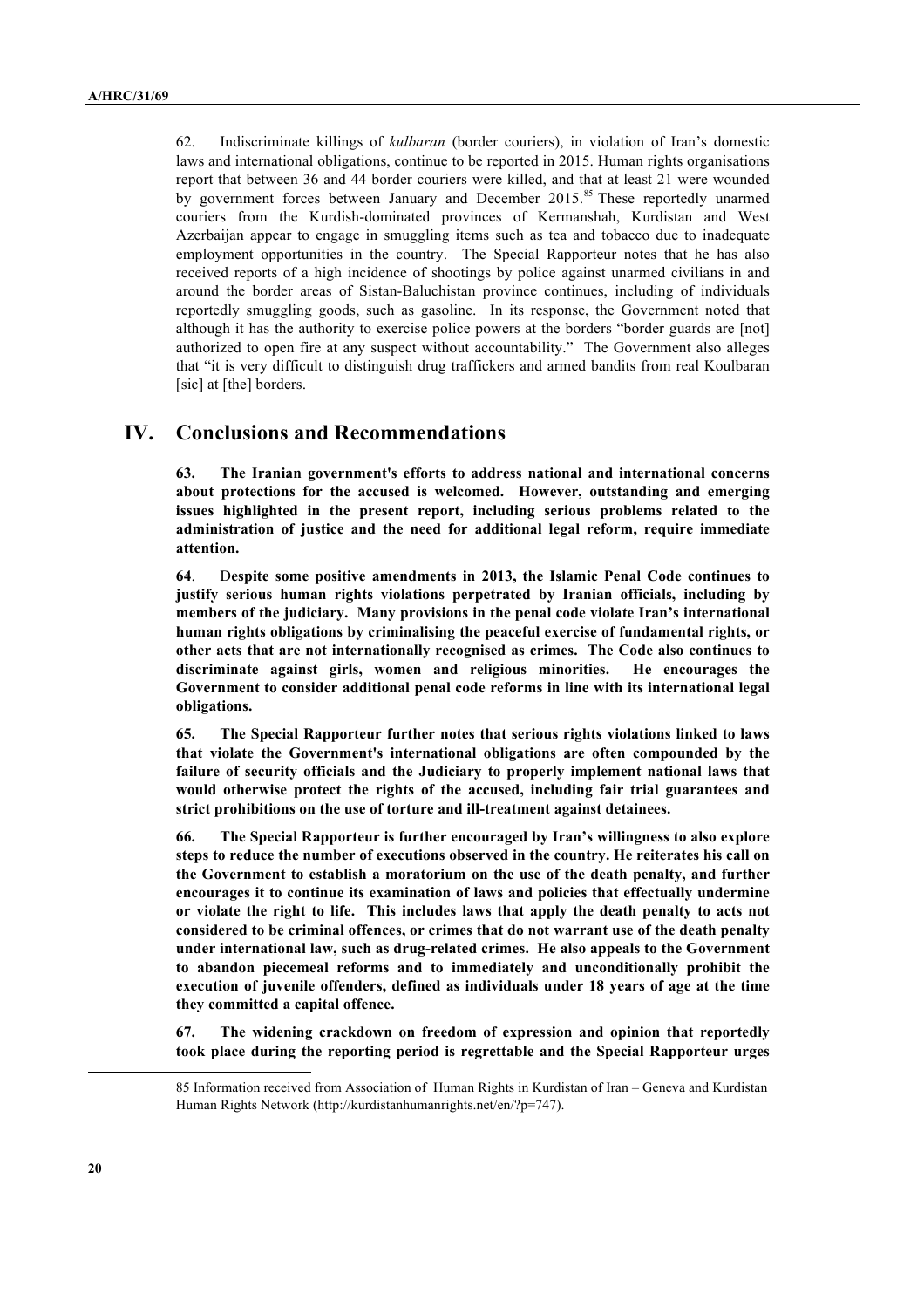**the Government to consider amending or rescinding laws, policies and parliamentary measures that contravene freedom of expression and that restrict access to information, including the draft Political Crimes Bill, which would criminalise attempts to "reform the country's policies".** 

**68. The Special Rapporteur welcomes the recent release of arbitrarily detained persons, but maintains his concern about other journalists, lawyers, religious minorities and individuals that work to defend the rights of women, children, workers, and ethnic minorities that are currently detained of the peaceful exercise of fundamental human rights. He reiterates the concern of the Special Rapporteur on the situation of human rights defenders about the Government's "overly broad interpretations" of national security and propagation crimes against the State, and strongly urges authorities to release all individuals identified as arbitrarily detained by the Working Group on Arbitrary Detention and other human rights mechanisms.86** 

**69. The Special Rapporteur further regrets that concerns remain around the situation of recognised and unrecognised religious minorities and that communities continue to report arrests and prosecution for worship and participation in religious community affairs, including in private homes. He raises particular attention to the situation of Bahai's due to the existence of systematic policies designed to discriminate, target, harass and economically deprive them of the right to a livelihood. The Special Rapporteur urges the authorities to recognise that freedom of religion or belief entails the freedom to choose a religion or belief, and that measures restricting eligibility for civil, political, social or economic privileges, or imposing special restrictions on the practice of other faiths, violate the prohibition of discrimination based on religion or belief and the guarantee of equal protection under article 26 of the International Covenant on Civil and Political Rights.**<sup>87</sup>

**70. The Special Rapporteur calls on the government to amend laws that violate the rights of women, or that undermine their equal and full enjoyment of civil political, social, and economic rights, including the rights to freedom of movement, work, and the right to be free from discrimination, especially in the workplace. Draft legislation currently under consideration that appear to infringe on these rights and that may incite violence against women should be reconsidered as a means of addressing national and international concern. The Government should also reconsider laws that insist that women seek permission to travel from their spouses, and he urges Iran to protect children born within its jurisdiction by facilitating the capacity for women to pass on their citizenship to their sons and daughters.**

**71. The Special Rapporteur reiterates his firm belief that the Government could significantly improve the country's human rights situation with the full implementation of recommendations accepted at the outcome of Iran's 2014 UPR. He, therefore, renews his requests for further dialogue and for a visit to the country to both discuss the Iranian government's plan for implementing these UPR recommendations and for exploring constructive ways in which the mandate-holder and other special procedure representatives may support Iran's implementation efforts.**

**72. After almost five years of work to monitor the country situation and to establish a constructive relationship with the Government, the Special Rapporteur believes that the human rights situation in Iran merits a measure of confidence, which must be strengthened by tangible efforts and outcomes that lay the groundwork for perceptible progress. He remains committed to the notion that the outcome of the 2014 UPR offers**

<sup>86</sup> http://www.un.org/en/ga/search/view\_doc.asp?symbol=A/HRC/25/55/Add.3

<sup>87</sup> Human Rights Committee, General Comment 22, Article 18 (Forty-eighth session, 1993)